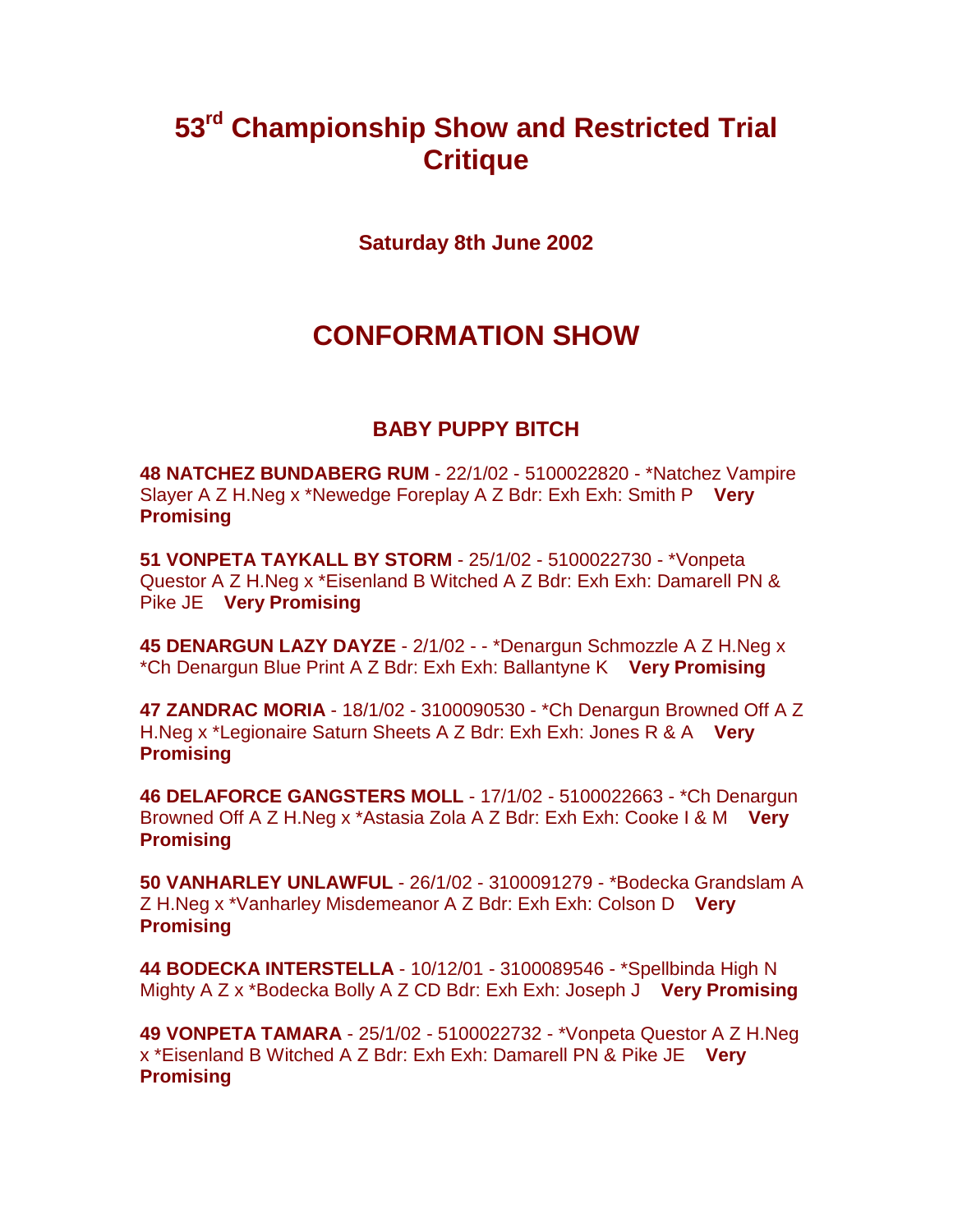**52 NATCHEZ CHERRY RIPE** - 26/1/02 - 5100022939 - \*Vonpeta Questor A Z H.Neg x \*Arkahla Dressed to Kill A Z Bdr: Exh Exh: Smith P **Very Promising**

**53 BRUANGIE WILLOW MIST** - 21/2/02 - 5100023364 - \*Lassland Thunda Downunda A Z H.Neg x \*Bruangie La Lola A Z Bdr: Exh Exh: Corlett V & K **Very Promising**

**54 JANNIRE ARWEN** - 1/3/02 - 3100092536 - \*Kazkiri Shaquille A Z H.Neg x Vanharely Jewel O Fire A Z Bdr: Robinson A Exh: Robinson A/Symes N **Very Promising**

## **MINOR PUPPY BITCH**

**62 VONDOUSSA FAITH NO MORE** - 4/11/01 - 5100021878 - \*Ch Leitungen Prince Rowdy A Z H.Neg x \*Feldbach Devine Intalude A Z Bdr: Exh Exh: Hueppauff A/Lloyd M

## *7 months Very Promising.*

*An above medium size, medium strong bitch with normal withers, firm back, the croup is of good length which could be a little less steep. Good forequarter and very good hindquarter angulation. Stands correct in front. Steps correct both front and rear, whereby the hock joints should be firmer. Shows very good gait.*

**59 DARKKNIGHT INDECENT OFFA** - 7/10/01 - 5100021678 - \*Adelora Marcus A Z H.Neg x \*Rhosyn Koffee A Z Bdr: Exh Exh: Halling D

#### *8 months Very Promising*

*An above medium size, medium strong bitch, with high withers and firm back. Normal length and lay of croup. Good forequarter and very good hindquarter angulation. Stands correct in front. Steps correct in front, narrow at rear. Shows good ground covering gait.*

**71 BRUANGIE VESTA** - 29/11/01 - 5100021894 - \*Rhosyn Kriskross A Z H.Neg x \*Bruangie Hearts Desire A Z Bdr: Exh Exh: Corlett V & K

## *6 months Very Promising*

*A large, medium strong bitch with high withers, firm back, the coup is of good length, but could be a little less steep. The upper arm could be longer and better angled. Very good hindquarter angulation. Stands not quite correct in front. Steps correct both front and rear, the hock joints should remain a little firmer, shows very good gait.*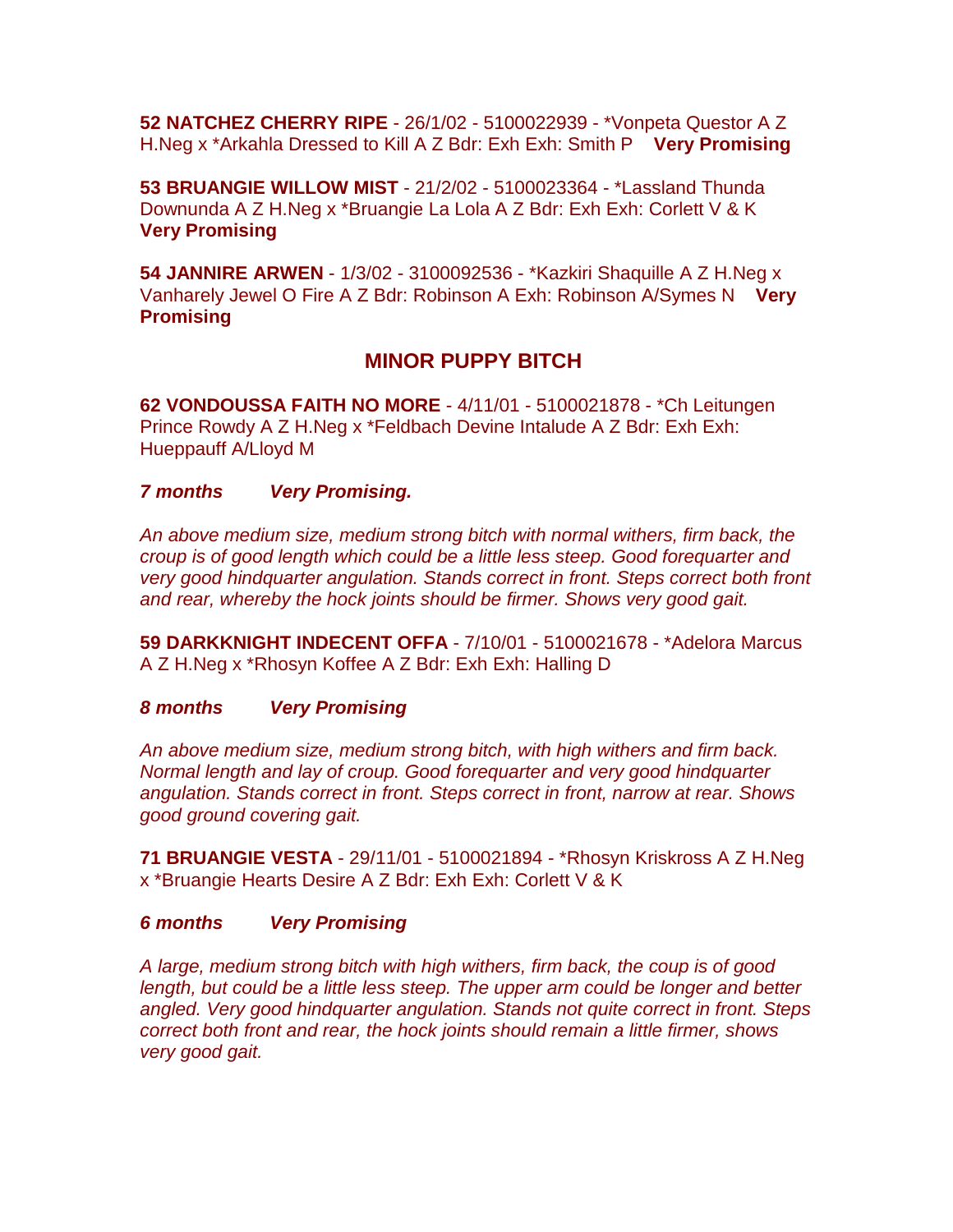**56 BRONZEHUND FIRE DANCER** - 17/9/01 - 3100085359 - \*Sing Ch Nitro v Tronje a Z (Imp Sing) x \*Ch Bronzhund Chameleon A Z Bdr: Exh Exh: Urie I

## *8 months Very Promising*

An above medium size, medium strong bitch, with high withers and firm back. Good forequarter and very good hindquarter angulations. Stands and steps slightly wide in front, slightly narrow in rear. Shows good gait with powerful hindquarter drive, the forehand reach could be a little freer.

63 DENARGUN EVERY WIDGE WAY - 5/11/01 - 3100090400 - \*Ch Denargun Browned Off A Z H.Neg x \*Denargun Centenary A Z Bdr: Exh Exh: Ballantyne K

## *7 months Very Promising*

*A medium, size, medium strong, well pigmented bitch with high withers and firm back and the croup which is of good length could a little less steep. Good forequarter and very good hindquarter angulation. Stands correct in front. Steps slightly wide in front and steps slightly narrow in rear. During movement, shows good hindquarter drive, however the forehand reach should be freer.*

**58 DELLARESS ARMANI** - 6/10/01 - 3100085369 - \*Ch Leitungen Prince Rowdy A Z H.Neg x \*Allinka Rakish A Z Bdr: Exh Exh: Colenso J

## *8 months Very Promising*

*An above medium size, medium strong bitch with very good expression. Fairly deep chest development. Normal withers, the ligamentation over back should be a little firmer, the croup is slightly short and steep. The upper arm could still be better angled. Very good hindquarter angulation. Stands correct in front. Steps correct both front and rear. The hock joints should be firmer. During movement shows good ground covering gait.*

**64 VONDOUSSA FIRE N ICE** - 4/11/01 - 5100021881 - \*Ch Leitungen Prince Rowdy A Z H.Neg x \*Feldbach Devine Intalude A Z Bdr: Exh Exh: Hueppauff A/Lloyd M

## *7 months Very Promising*

*An above medium size, medium strong bitch of good proportions. High withers, firm back, normal length and lay of croup. Good forequarter and very good hindquarter angulation. Stands correct in front. Steps correct both front and rear. The hock joins must become firmer. During movement should show a little more ground cover.*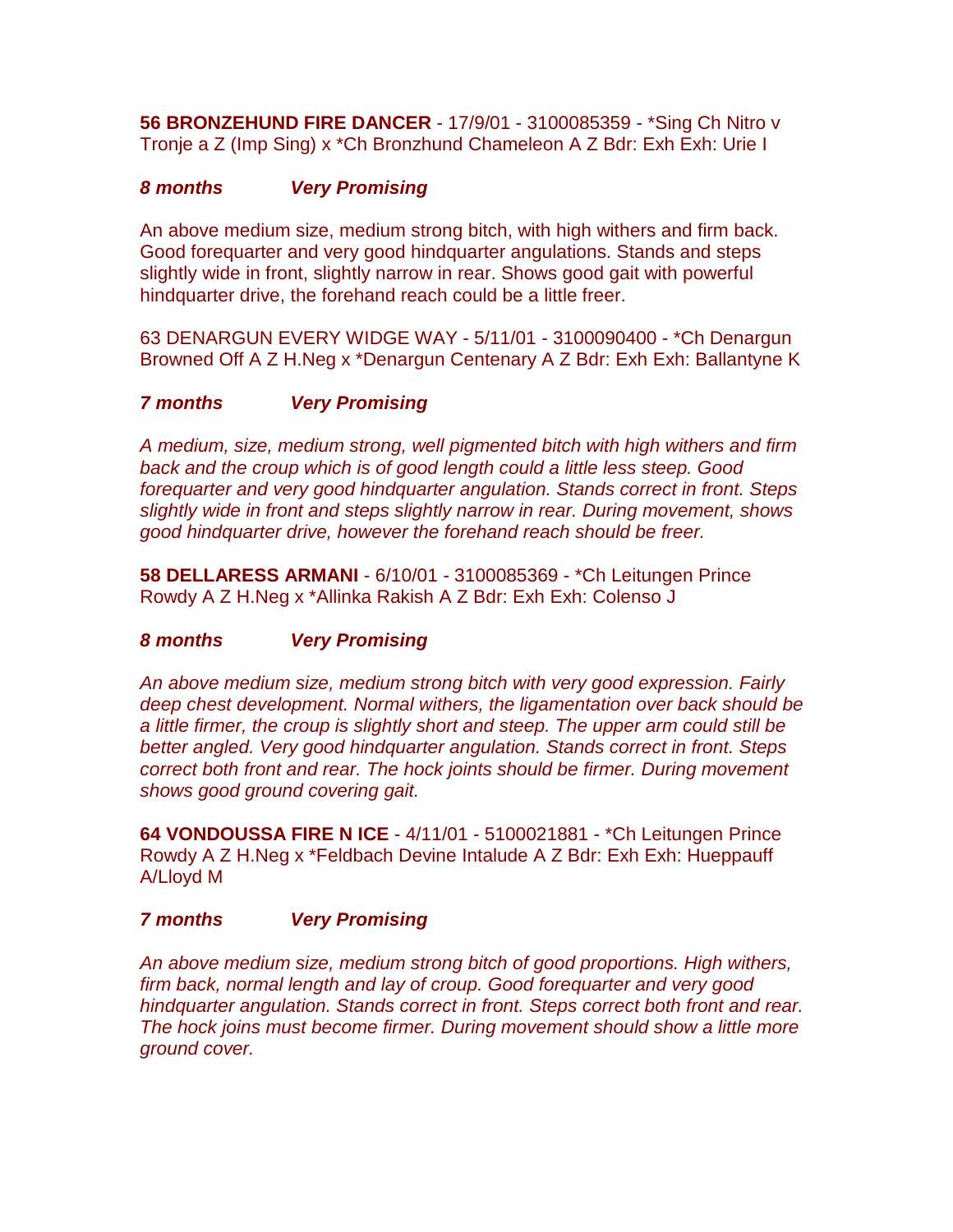**70 TAURORN KRYSTAL SHIMMER** - 18/11/01 - 5100021849 - \*Adelora Marcus A Z H.Neg x \*Delaforce Cool Runnings A Z Bdr: Wellman G Exh: Phillis J/Mayne B/Wellman G

## *6 months Very Promising*

*An above medium size, medium strong bitch, with normal withers, the coup is of good lay, which could be a little longer. The upper arm should be better angled. Very good hindquarter angulation. Stands correct in front. Steps correct both front and rear. During movement shows good hindquarter drive, the forehand reach however should be a little freer.*

**72 AWATEA WANNA KISS** - 1/12/01 - 3100087986 - \*Xiro v Patersweg a Z H.Neg (Imp Gmy) x Awatea Panna Hanna Bdr: Exh Exh: Grigons F & C

## *6 months Very Promising*

*A medium size, medium strong bitch with slightly flat withers and well laid croup which should be a little longer. Good angulations, the elbows must become firmer, and the eye should a little darker. Steps correct in front, narrow at rear. Shows good gait, however the hindquarter drive should be more effective.*

**61 GEWALT BASIC INSTINCT** - 21/10/01 - 5100009936 - \*Rhosyn Kriskross A Z H.Neg x \*Karraine Secret Gift A Z Bdr: Exh Exh: Crozier S & V

## *7 months Very Promising*

*A large, strong bitch with good expression and good proportions, High withers, firm back, with good forequarter and very good hindquarter angulation. Stands not quite correct in front. Correct sequence of steps. The hock joints should remain firmer. Shows normal gait, however falls slightly on the forehand.*

**55 GILARISHA CORKA** - 12/9/01 - 5100021756 - \*Ch Leitungen Prince Rowdy A Z H.Neg x \*Alimanda Gila A Z Bdr: Archbold I & R Exh: Lines T/Archbold I & R

## *8 months Very Promising*

*A large, medium strong bitch with normal withers, firm back, the croup which is of good length is a little steep. Good forequarter and very good hindquarter angulation. Stands correct in front. Steps slightly narrow in front, correct in rear. During movement has good hindquarter drive, the forehand reach could be a little freer.*

**57 BABENBERG AUSPICIOUS ONE** - 29/9/01 - 5100021331 - \*Troy vd Noriswand a Z H.Neg (Imp Gmy) x \*Hagenstolz You're a Ziggy A Z Bdr: Delucia J & J Exh: Delucia J & J/Seidl J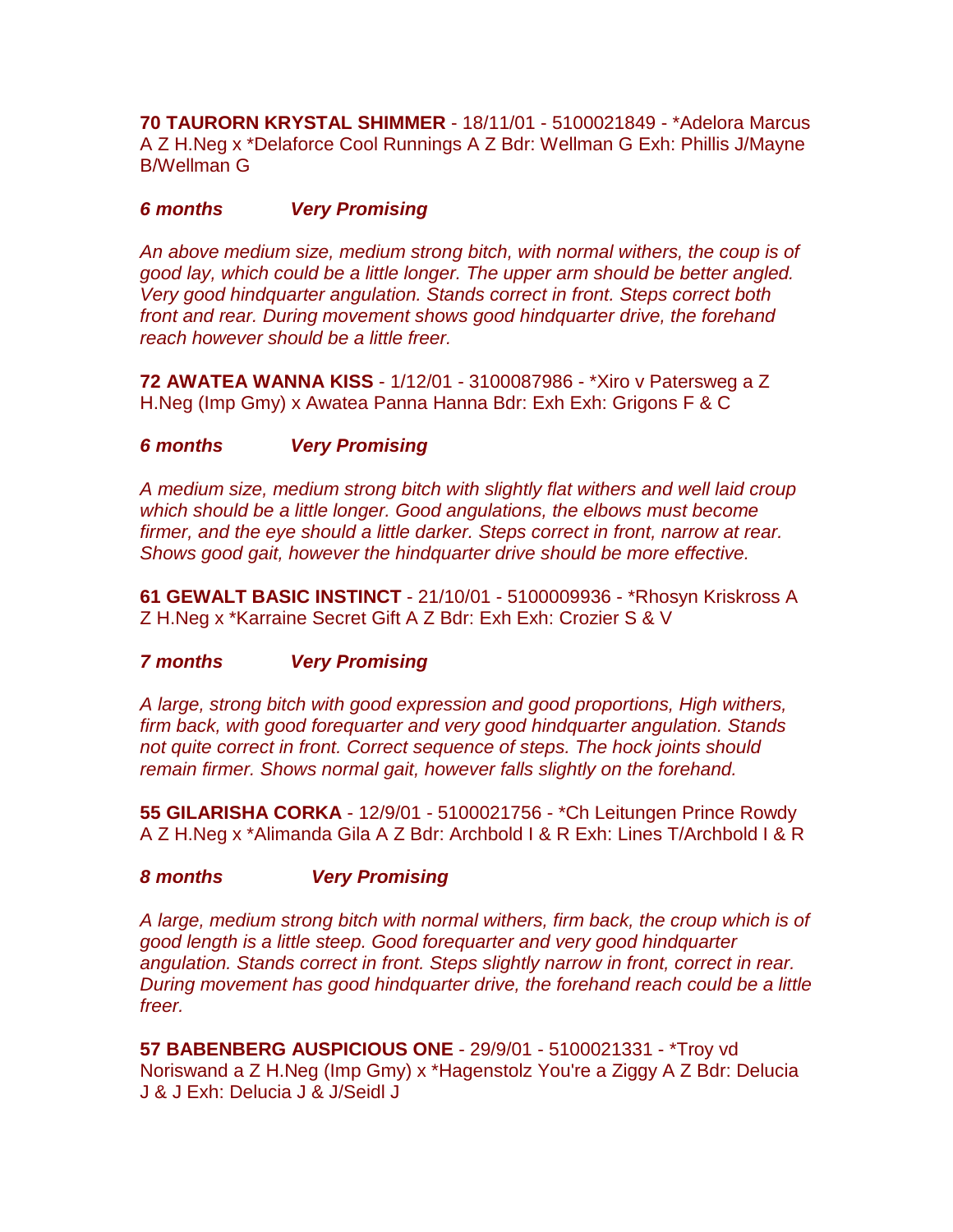#### *8 months Promising*

*A large, medium strong bitch with slightly flat withers, and the croup is short and steep. The eye colour should be darker. The upper arm is short and steep. Very good hindquarter angulation. Stands correct in front. Steps narrow both front and rear The hock joints should remain firmer and the elbow connection should be firmer. Shows still good movement, however falls slightly on the forehand.*

**69 EISENLAND HOT IMAGE** - 13/11/01 - 6100025729 - \*Ch Triumphs Kazan a Z H.Neg (Imp Swd) x \*Eisenland Persuasion A Z Bdr: Royal K & S Exh: Damarell PN & Pike JE

## *6 months Promising*

An above medium size, medium strong well pigmented bitch. with normal withers. The croup which is of good lay could be a little longer. Good forequarter and hindquarter angulation. Stands correct in front. Slightly steep pasterns, steps wide in front, slightly close with hock joints at rear. Show good gait, however falls slightly on the forehand.

**60 JOHKAHRA KOLLECTABLE** - 18/10/01 - 2100125320 - \*Ch Leitungen Prince Rowdy A Z H.Neg x Jonkahra Hanky Panky Bdr: Fellowes B & G Exh: Lines T/Fellowes G

## *7 months Promising*

A medium size, medium strong bitch with fairly deep chest development. Short lower chest, Normal withers. Croup is short and steep. The upper arm could be longer and better angled, very good angulation of the hindquarter. The ears must still become firmer. Stands correct in front, and the eye colour could be a little darker. Steps correct in front, very narrow in rear. Hock joints must remain firmer. During movement with a good hindquarter drive, the forehand should be freer.

**68 KAHREN BOBBY MCGEE** - 11/11/01 - 5100022275 - \*Orrinshir Ginger Beer A Z H.Neg x Tairnbacher Jackie O A Z Bdr: Exh Exh: Frischke R

## *6 months Promising*

*An above medium size, medium strong slightly elongated bitch. Altogether a little too heavy. Flat withers, the ligmentation over back should be firmer. The croup is of normal length but slightly steep. Good forequarter and hindquarter angulations. The eye colour could be a little darker. Stands correct in front, the elbows should be much firmer. Steps slightly narrow both front and rear. Shows still good gait, however falls slightly on the forehand.*

# **PUPPY BITCH**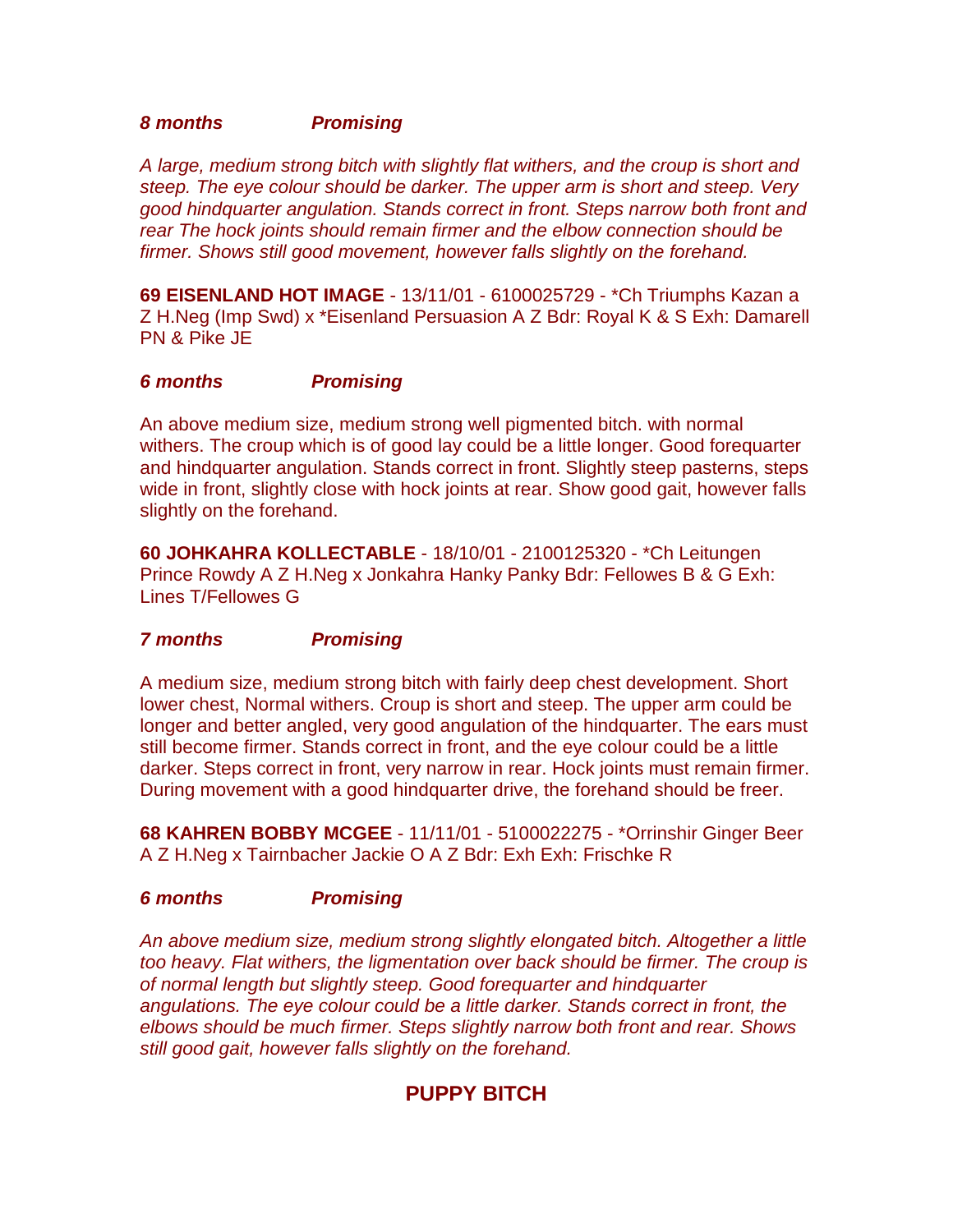**74 FUTASHAND BRONZIN BABE** - 25/6/01 - 3100081311 - \*Ch Denargun Browned Off A Z H.Neg x \*Hagenstolz Skywitch Bdr: Exh Exh: McPherson A & A

## *Very Promising*

*A large, medium strong, well pigmented bitch with high withers, firm back and well laid croup which could be a little longer. The upper arm could be a little longer and better angled. Very good hindquarter angulation. Stands correct in front, steps correct both front and rear whereby both the elbows and the hock joints should remain firmer. Shows good ground covering gait.*

82 RHOSYN VITAL SPLASH - 9/9/01 - 5100021078 - \*Rhosyn Kriskross A Z H.Neg x \*Rhosyn Chicago Hope A Z Bdr: Exh Exh: Collins SJ & C

## *Very Promising*

*Double P1 upper right. An above medium sized, medium strong bitch of very good type and good expression. High withers, firm back with good length and lay of croup. Good fore and very good hindquarter angulation. Stands correct in front with correct sequence of steps. During movement shows good ground covering gait.*

**80 KEEDARA AIKO** - 17/8/01 - 5100021003 - \*Leberhine Ijaz A Z H.Neg x \*Bruangie Indra A Z Bdr: Exh Exh: Phillis J/Mayne B

## *Very Promising*

*An above medium sized, medium strong bitch with very good expression and femininity. High withers, firm back, the croup which is of good length shouls be a*  little less steep. The upper arm should be longer and better angled, slightly short *lower chest, very good hindquarter angulation. Stands correct in front, with correct sequence of steps. During movement shows very good hindquarter drive however the forehand reach should be a little freer.*

**77 VONBISMARK DIXIE** - 1/8/01 - 3100082135 - \*Xello vom Furstenberg a Z (Imp Gmy) x \*Redhaus Anastasia A Z Bdr: Grimshaw U Exh: Cocks J & P/Grimshaw

## *Very Promising*

*A large, medium strong, slightly elongated bitch with normal withers, firm back and good length and lay of croup. The upper arm is short and steep. Very good hindquarter angulation. Stands correct in front. Steps slightly wide in front and narrow at rear whereby the hock joints should remain firmer. During movement displays very good hindquarter drive however the forehand reach should be a little freer.*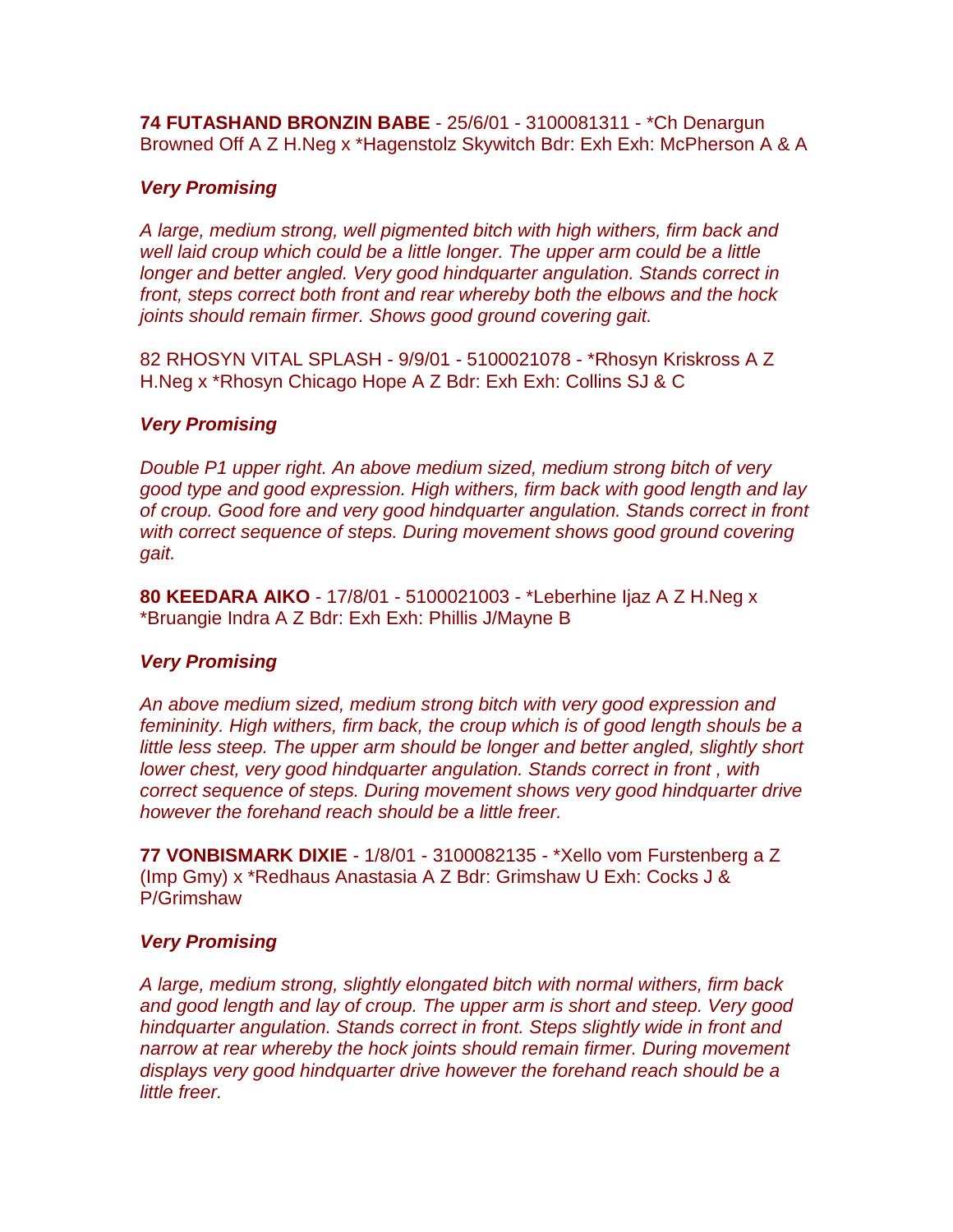**78 AWATEA VINEGAR PUSS** - 2/8/01 - 3100082397 - \*Denargun Fandango A Z H.Neg x Bludenz Cristal Quatz Bdr: Exh Exh: Grigons F & C

## *Very Promising*

*An above medium sized, medium strong bitch with normal withers and good length and lay of croup. Good fore and very good hindquarter angulation. Stands not quite correct in front (slightly french footed) Steps narrow in front, correct at rear the hock joints should remain firmer. Shows good gait.*

**81 SAGENHAFT JUSTA TART** - 3/9/01 - 5100021186 - \*Vonpeta Questor A Z H.Neg x Sagenhaft S Brindabella A Z Bdr: Exh Exh: Tester J & C

## *Very Promising*

*A large, medium strong, grey, slightly elongated bitch with slightly flat withers and the well laid croup could be a little longer. The upper arm should be a little better angled, very good underline and very good hindquarter angulation. Stands correct in front. Steps correct in front, slightly narrow at rear, the hock joints could be a little firmer. During movement should show a little more enthusiasm and power.*

**73 REGALSHEP KIND A SWEET** - 15/6/01 - 5100020477 - \*Rhosyn Kriskross A Z H.Neg x \*Regalshep Destany A Z Bdr: Exh Exh: Mayne D

## *Promising*

*A large, medium strong slightly elongated bitch with normal withers, the ligamentation over the back should remain a little firmer, the croup is slightly short and steep. The upper arm could be longer and better angled good hindquarter angulation. Stands correct in front. Steps correct both front and rear and shows still good gait*

# **JUNIOR BITCH**

**83 VONPETA SHEEZA MONA A Z** - 13/12/00 - 5100017939 - \*Ch Denargun Browned Off A Z H.Neg x \*Ch Vonpeta Eva A Z Bdr: Exh Exh: Damarell PN & Pike JE

## *Very Good*

*A large, strong and substantial bitch of very good proportions and very good expression. High withers, firm back, normal length and lay of croup. Good fore and very good hindquarter angulation. Stands correct in front with correct sequence of step. During movement shows good ground covering gait with strong hindquarter drive and free forehand reach.*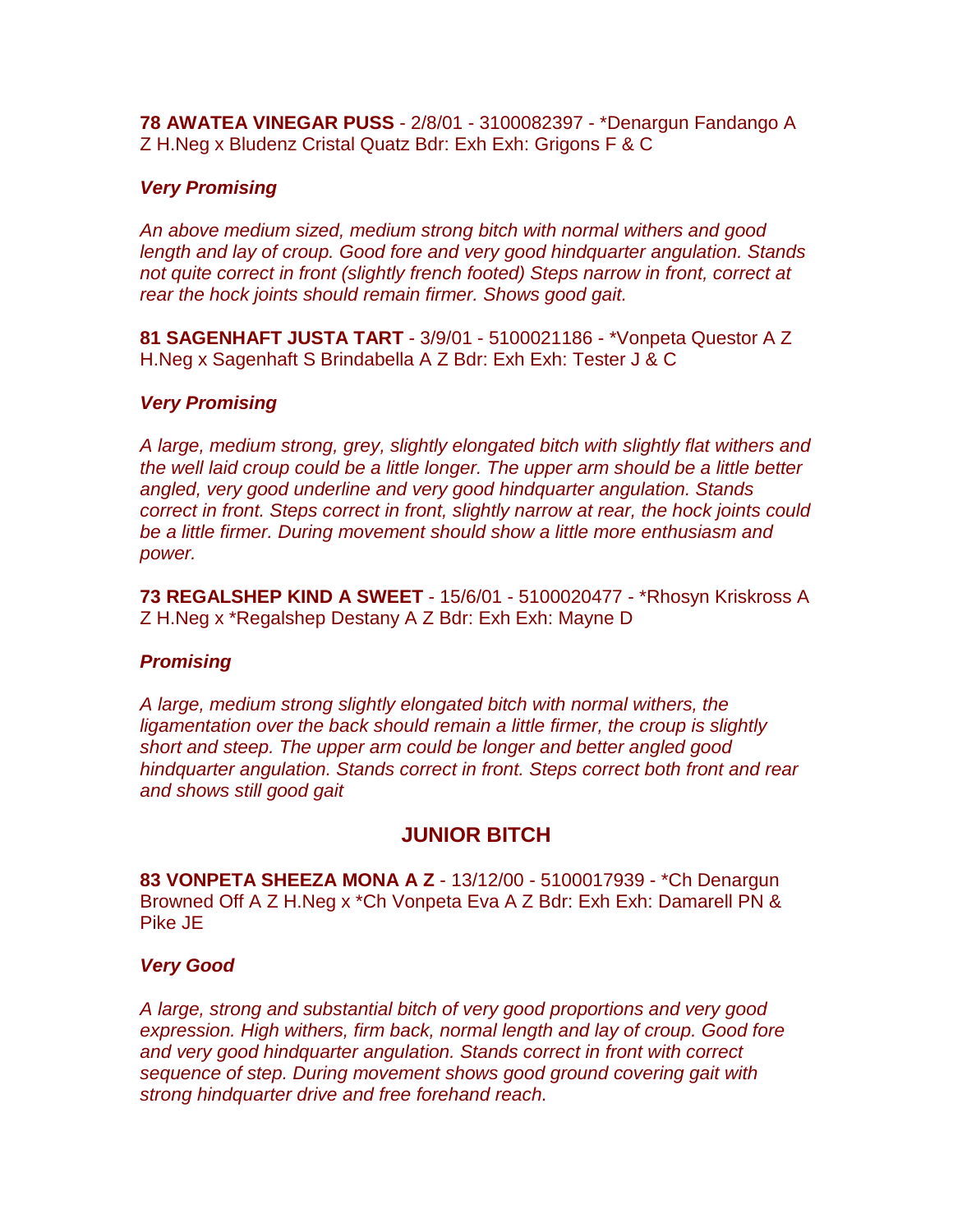*91 EISENLAND IMPULSE* - 29/05/01 - 6100023393 - \*Uno vd Urbecke a Z (Imp Gmy) x \*Iccara Xitemrnt A Z Bdr: Exh Exh: Royal K & S

#### *Very Good*

*A large bitch of very good type and expression and of good proportions. Normal withers, the croup is of good length but should be a little less steep. The upper arm could be longer and better angled, very good hindquarter angulation. Stands correct in front. Steps correct both front and rear. During movement shows ground covering gait whereby the hock joints must become firmer.*

**87 ADELORA ULTRA SEXY A Z** - 18/3/01 - 2100112555 - \*Ch Denargun Browned Off A Z H.Neg x \*Gretelheim Chelsea A Z Bdr: Exh Exh: Neddermeyer H & J/Strachan L & J

#### *Very Good*

*An above medium sized, well pigmented bitch with normal withers firm back a well laid croup could be a little longer. Good fore and very good hindquarter angulation. Stands correct in front. Steps correct both front and rear and shows good gait.*

**90 HAGENSTOLZ FIRE N ICE** - 29/5/01 - 3100078498 - \*Nwy Ch Hacky v Finkenschlag a Z (Imp Gmy) x \*Ch Hagenstolz Jerry Hall A Z Bdr: Exh Exh: Taylor A/Pettenhofer A

## *Very Good*

*A medium sized, medium strong bitch with normal withersand well laid croup could be a little longer .The eye colour could be a little darker. The upper arm should be longer and better angled. Good hindquarter angulation. Stands correct in front. Steps wide in front, correct at rear where the hock joints should remain a little firmer During movement shows good gait*

**85 BROOKSVALE BLACK RUSSIAN A Z** - 9/2/01 - 5100018805 - \*Rhosyn Kriskross A Z H.Neg x \*Brooksvale Out N About A Z Bdr: Exh Exh: Campbell S

#### *Very Good*

*An above medium sized, medium strong bitch of very good proportions and good topline. Good fore and very good hindquarter angulation. Stands correct in front with balanced chest proportions. Steps correct both front and rear where hock joints must become firmer. During movement shows good hindquarter drive the forehand reach should be a little freer.*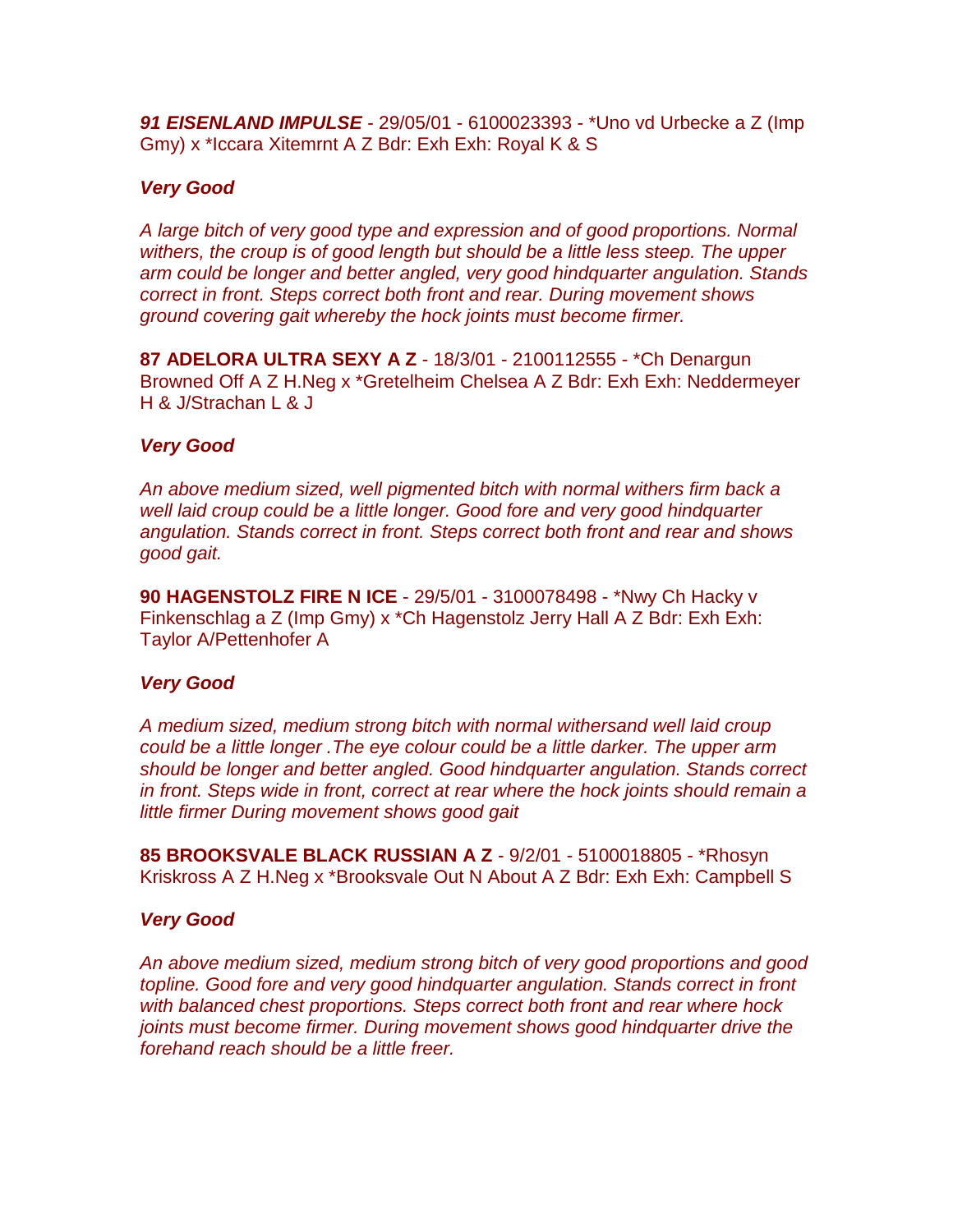**89 RHOSYN SHOW TYME** - 26/5/01 - 5100019957 - \*Ch Leitungen Prince Rowdy A Z H.Neg x \*Rhosyn Ashanti A Z Bdr: Collins SJ & C Exh: Halling D

#### *Very Good*

*A bitch of maximum size strong and substantial and of very good proportions. The eye colour could be a little darker. High withers, firm back, the croup which of good length could be a little less steep. Overall should be a little bit stronger in pigmentation. Steps correct in front, narrow at rear and the hock joints should remain much firmer. During movement shows good hindquarter drive however the forehand reach should be freer and falls slightly on the forehand.*

**84 YONTALI TIS MINE** - 16/12/00 - 3100070629 - \*Hagenstolz New Horizon A Z H.Neg x Awatea Oshis Sexy Bdr: Levron J Exh: Grigons F & C

#### *Very Good*

*Double P1 lower right. A large, medium strong , bitch with normal withers, slightly short and slightly steep croup. Good fore and very good hindquarter angulation. Stands correct in front. Steps narrow both front and rear where the ligamentation over the back should remain a little firmer. Shows good gait however should carry her withers a little higher.*

**88 KARLSKIND RYTHM N BLUES** - 16/5/01 - 5100019842 - \*Meck vom Eigerwand a Z x Karlskind Total Bliss A Z Bdr: Exh Exh: Gale P/Coppola J

#### *Good*

*An above medium sized, medium strong bitch with normal withers and the croup is slightly short and slightly steep. Good angulations of the fore and hindquarter. The eye colour could be a little darker. Stands correct in front. Steps correct in front and slightly narrow at rear. During movement shows still good gait however should altogether show a little more ground cover.*

**92 RHOSYN TOFFEE** - 29/5/01 - 5100019963 - \*Rhosyn Kriskross A Z H.Neg x \*Rhosyn Ginzano A Z Bdr: Exh Exh: Collins SJ & C

#### Good

*A large, medium strong slightly elongated bitch with rather large ears. Normal withers, the ligamentation over the back should be a little firmer, the croup is short and steep. Good fore and very good hindquarter angulation. Stands not quite correct in front, steps slightly wide in front slightly narrow at rear. During movement shows still good gait however falls on the forehand. She should show herself with a little more self confidence.*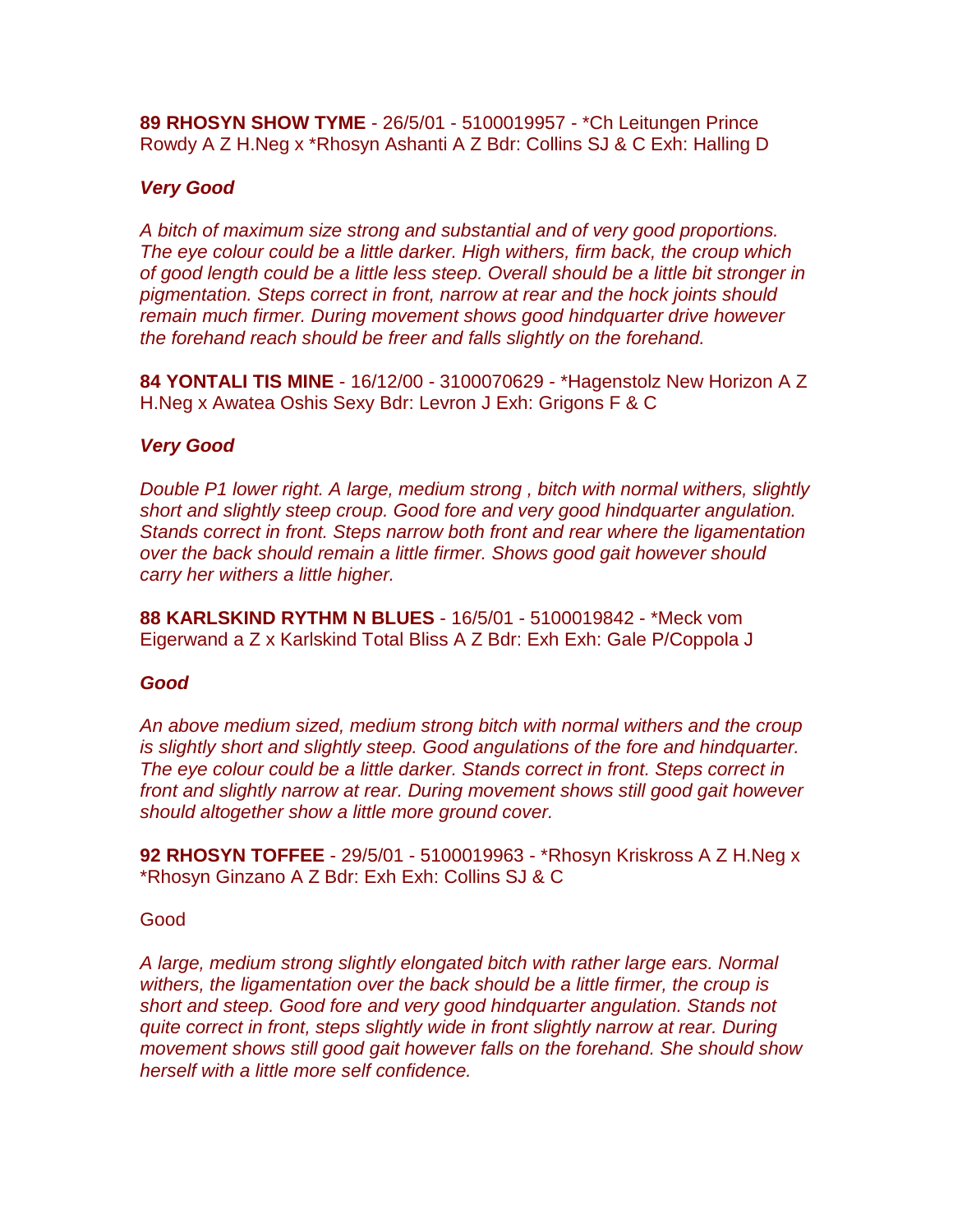## **INTERMEDIATE BITCH**

**101 EISENLAND DEJAVU A Z** - 19/11/00 - 6100021354 - \*Ch Denargun Browned Off A Z H.Neg x \*Eisenland Spellbound A Z Bdr: Royal K & S Exh: Royal K & S/Boeyinga A & A

#### *Very Good.*

*A bitch of maximum size, a strong and substantial, of very good type and expression High withers firm back, the croup which is of good length should be a little less steep. The upper arm should be longer and better angled. Very good angulation of the hindquarter. Stands correct in front. Steps slightly narrow both front and rear where the hock joints should be much firmer. During movement shows ground covering gait*

**98 \*VONPETA REGGIE A Z** - 10/9/00 - 5100016862 - \*Gr Ch Crossife Cantona A Z H.Neg x \*Vonpeta Nadine A Z Bdr: Exh Exh: Damarell PN & Pike JE

#### *Very Good*

*An above medium sized, medium strong bitch of very good type and expression. High withers, firm back and good length and lay of croup. Good fore and very good hindquarter angulation. Stands correct in front. Steps correct in front, slightly narrow at rear and shows very good gait.*

**100 \*ADELORA SASHA A Z** - 8/11/00 - 2100104217 - \*Adelora Marcus A Z H.Neg x \*Adelora Nikkitta A Z Bdr: Neddermeyer H & J/Strachan L & J Exh: Halling D

#### *Very Good*

*A large, medium strong bitch of very good proportions. Normal withers, a well laid croup which could be a little longer. Very good fore and hindquarter angulation. Stands correct in front ands shows correct sequence of steps, the hock joints should be a little firmer. Shows very good gait.*

**97 STOBAR ANSCHI A Z** - 28/7/00 - 3100063154 - \*Ch Iwan v Lechtal a Z H.Neg (Imp Gmy) x \*Stobar Penelope A Z Bdr: Exh Exh: Auwema H & CE

#### *Very Good*

*Double P1 lower left. A large, medium strong, slightly elongated bitch with high withers and the croup could be a little longer. The upper arm should be longer and better angled. Good hindquarter angulation. Stands correct in front. Steps correct in front, narrow at rear and shows very good gait.*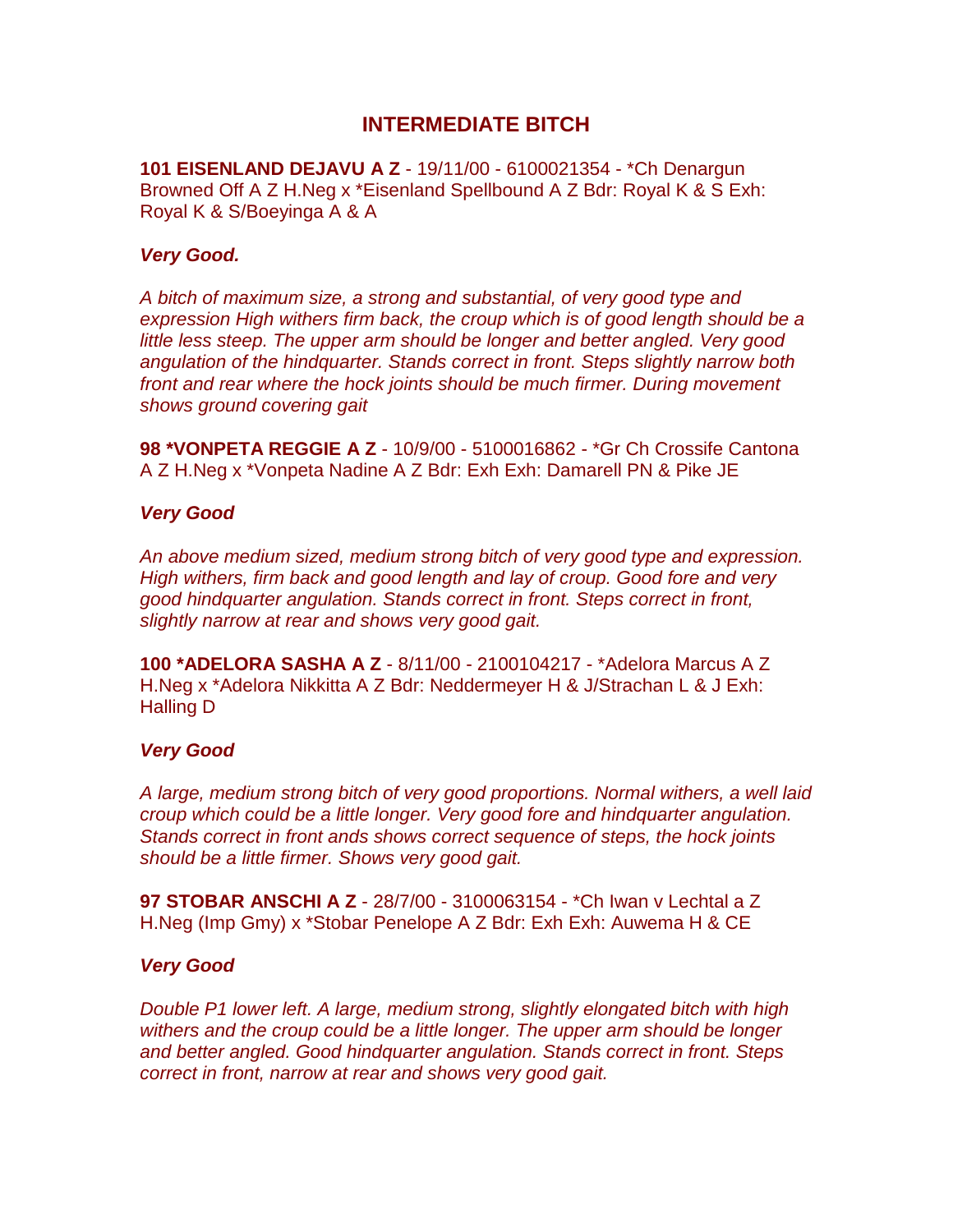**96 DENARGUN SPIN OFF A Z** - 20/06/00 - 3100064965 - \*Ch Denargun Browned Off A Z H.Neg x \*Denargun Silhouette A Z Bdr: Exh Exh: Ballantyne K

## *Very Good*

*A medium sized, medium strong bitch of very good type and expression. Normal withers, slight roach over the back, good length and lay of croup. Good fore pronounced hindquarter angulation. Stands correct in front. Steps correct in front, narrow at rear where the hock joints should be firmer. Shows ground covering gait.*

**102 MOROKA FLAME A Z** - 8/12/00 - 3100069964 - \*Ch Denargun Browned Off A Z H.Neg x \*Hasenway Orange Comet A Z Bdr: Hynd J & C Exh: McPherson A & A

## *Very Good*

*Double P1 upper right. A medium sized, medium strong slightly elongated, bitch of good type and expression. Slightly flat withers, the croup is of good lay but should be a little longer. Good fore and hindquarter angulation. Stands correct in front. Steps correct both front and rearwhere the elbows are not yet firm. During movement shows good hindquarter drive however the forehand reach should be a little freer.*

**94 VANHARLEY ROMANY A Z** - 8/4/00 - 3100058368 - \*Xello vom Furstenberg a Z (Imp Gmy) x \*Vanharley Icecapade A Z Bdr: Exh Exh: Colson D

## *Very Good*

*A large, strong bitch with high withers, firm back, the croup should be a little longer. Good fore and hindquarter angulation. Slightly wide set ears. Stands correct in front with correct sequence of steps Shows good gait*.

# **OPEN BITCH**

**107 \*CH.DENARGUN MOZ ON YOU A Z** - 21/7/98 - 3100032764 - \*Ch Iwan v Lechtal a Z H.Neg (Imp Gmy) x \*Ch Denargun Flying Colours A Z Bdr: Exh Exh: Ballantyne K

## *Excellent*

*A bitch standing on maximum size, strong and substantial with good expression. High withers, firm back, the croup is slightly steep. Good fore and very good hindquarter angulation. Stands correct in front. Steps correct in front, narrow at*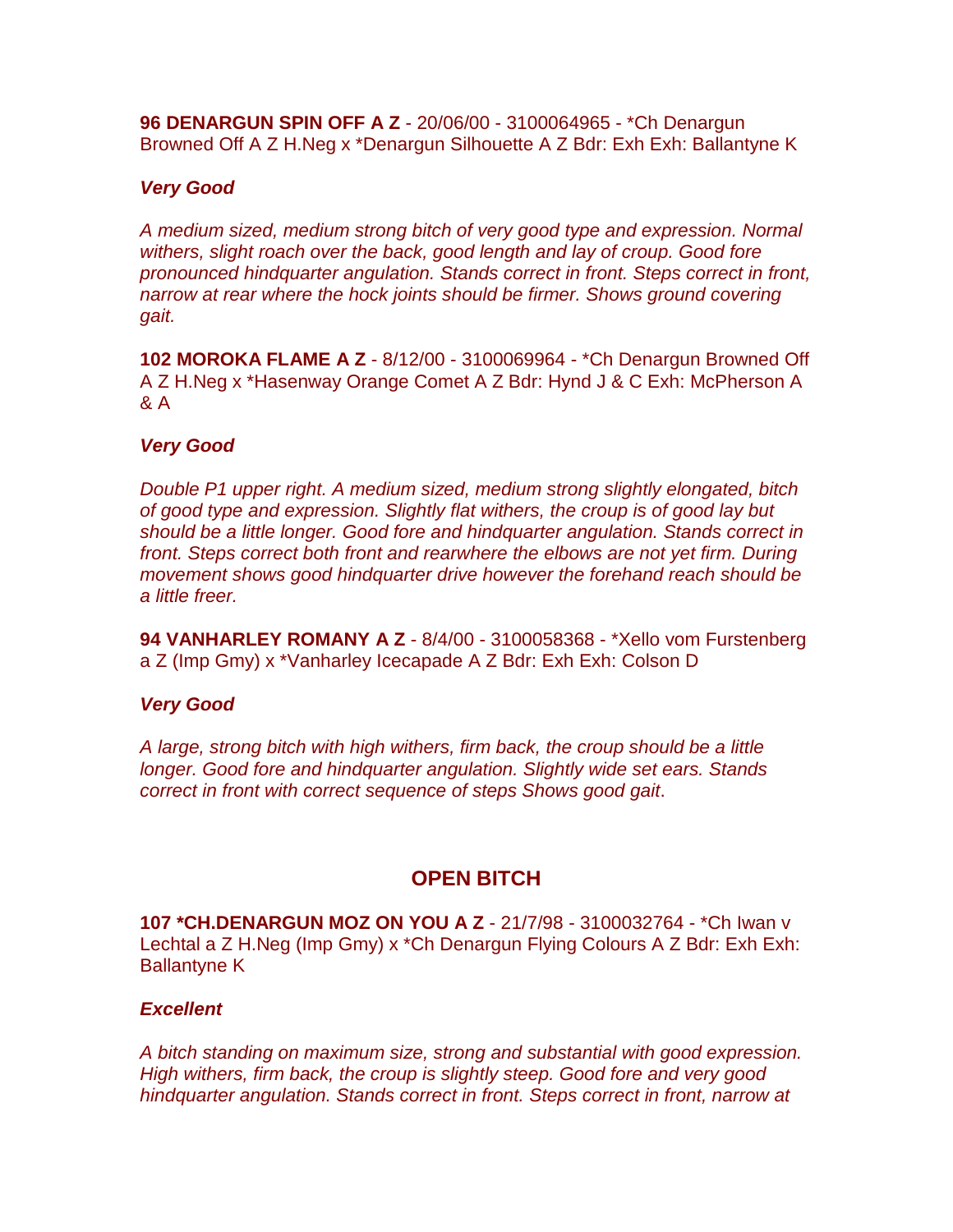*rear where the hock joints should be firmer. During movement shows very good gait with powerful hindquarter drive and good forehand reach.*

**114 \*SAGENHAFT WAR CRY A Z** - 21/9/99 - 5100012502 - \*Ch Denargun Browned Off A Z H.Neg x Sagenhaft S Brindabella A Z Bdr: Exh Exh: Tester J &  $\mathcal{C}$ 

## *Excellent*

*A large, medium strong bitch of very good type and expression. Normal withers, firm back with good and lay of croup. Good fore and very good hindquarter angulation. Stands correct in front, steps correct both front and rear. Shows ground covering gait.*

**103 \*JAYSHELL FANTASIA A Z** - 15/9/97 - 3100010603 - \*Ch Iwan v Lechtal a Z H.Neg (Imp Gmy) x \*Jayshell Interstella A Z CD Bdr: Exh Exh: Clark N

## *Excellent*

*A large, strong and substantial bitch with very good expression. Normal withers, firm back and good length and lay of croup. The upper arm could be a little better angled, very good hindquarter angulation. Stands correct in front with correct sequence of steps. Shows ground covering gait however falls slightly on the forehand.*

**104 \*CH.DENARGUN KISSIN COUSIN A Z** - 28/1/98 - 3100191283 - \*Denargun Fandango A Z H.Neg x \*Denargun Tomfoolery A Z Bdr: Ballantyne KJ Exh: Brabham JE

## *Excellent*

*A large, medium strong, slightly elongated bitch with flat withers and not quite firm ligamention over the back and slightly short steep croup. The upper arm should be longer and better angled, very good hindquarter angulation. Stands correct in front and steps correct in front, slightly narrow at rear. During movement shows very good gait.*

**119 \*BRUANGIE PENNY ROYALE A Z** - 21/1/00 - 5100014427 - \*Ch Denargun Browned Off A Z H.Neg x \*Bruangie Hearts Desire A Z Bdr: Exh Exh: Corlett K & V

## *Excellent*

*Double P1 lower left. A medium sized, medium strong bitch with good expression. Slightly flat withers, the croup is slightly short and steep. Good angulation of both the fore and hindquarter. Stands correct in front, steps correct*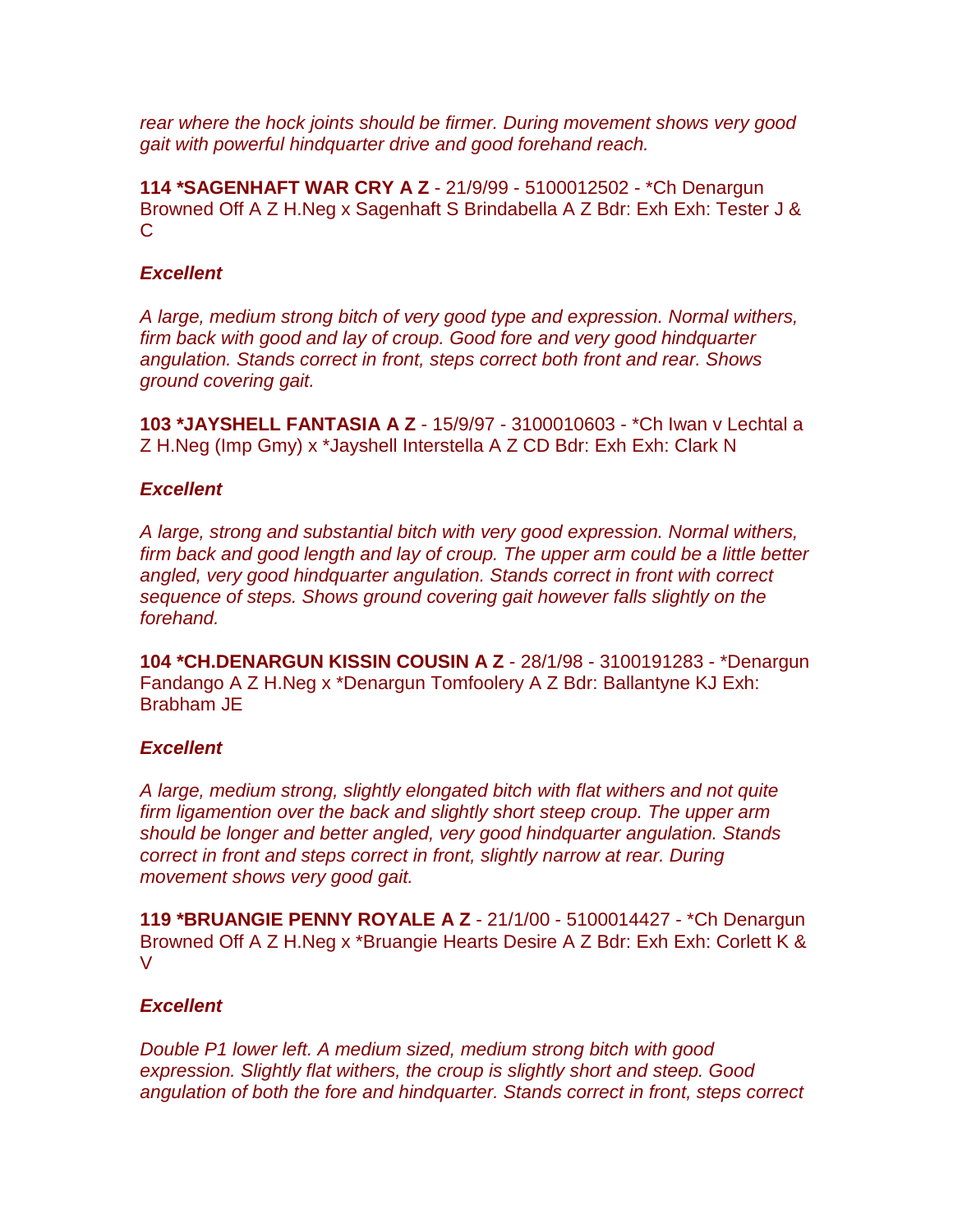*both front and rear. Moves with good hindquarter drive however the forehand reach should be a little freer.*

**113 \*HAGENSTOLZ YOU'RE A ZIGGY A Z** - 26/5/99 - 3100042967 - \*Hagenstolz New Horizon A Z H.Neg x \*Hagenstolz Diamond A Z Bdr: Pettenhofer A/Taylor A Exh: Delucia J & J

#### *Excellent.*

*An above medium sized, medium strong bitch of good type and expression. Normal withers, the croup could still be a little longer. Good fore and very good hindquarter angulation. Stands correct in front with correct sequence of steps, the elbow connection is not complete. During movement shows good hindquarter drive, however the forehand reach should be a little freer.*

**111 \*EISENLAND B WITCHED A Z** - 28/12/98 - 6100011134 - \*Ch Lesko v Wildsteiger Land a H.Neg (Imp Gmy) x \*Eisenland Implicit A Z Bdr: Royal K & S Exh: Damarell PN & Pike JE

#### *Excellent*

*A large, strong and substantial bitch with good expression. Normal withers, and slightly short croup. Good fore and very good hindquarter angulation. Stands correct in front, steps narrow both front and rear where the hock joints should become firmer. Shows very good gait.*

**105 \*SHEPROSE ELVIRA A Z** - 28/2/98 - 5100004503 - \*Kerhund Capricorn Dancer A Z H.Neg x Darkana Tiffany A Z CDX Bdr: Owen B Exh: Smalbil R

## *Excellent*

*A bitch of maximum size, strong and substantial with normal withers, the ligamentation over the back is not quite firm, slightly short steep croup. Very good angulation of both the fore and hindquarter. Stands correct in front with correct sequence of steps, the hock joints should be firmer. During movement shows good hindquarter drive but the forehand reach should be freer, and falls slightly on the forehand.*

109 \*VONPETA NADINE A Z ET - 28/9/98 - 5100007523 - \*Ch Alk v Domenica a Z Sch HIII (Imp Gmy) x \*Ch Blitzenhund Sorbet City A Z Bdr: Damarell PN & Pike JE Exh: O'Loughlin W & J

## *Excellent*

*A large, medium strong, slightly elongated bitch with normal withers, the ligamentation over the back is not quite firm, good length and lay of croup. Good*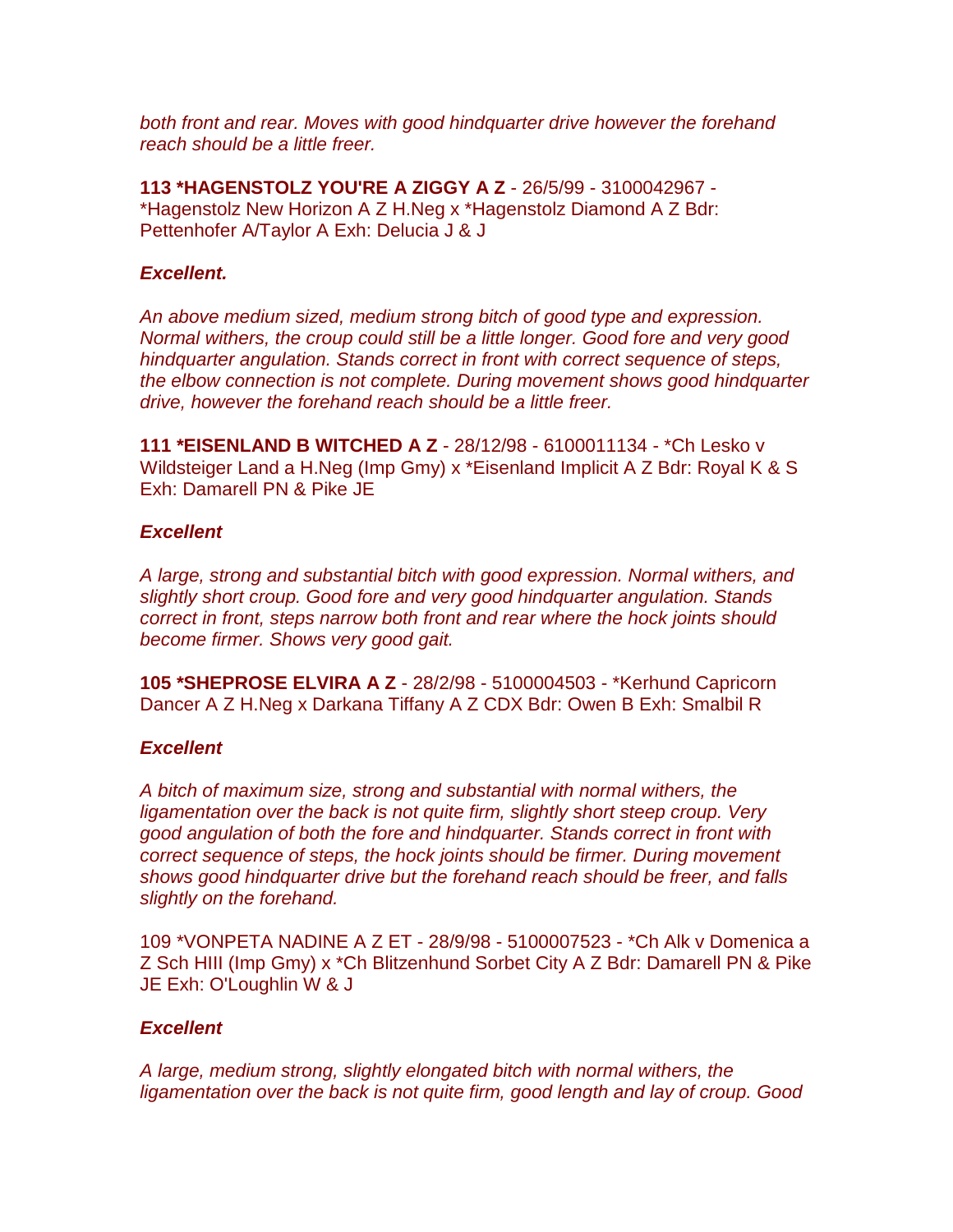*fore and very good hindquarter angulation. Stands correct in front, steps narrow both front and rear. During movement shows good covering gait which should show a little more ground cover.*

**115 \*SHEPROSE HOLLYANNE A Z** - 21/9/99 - 5100012087 - \*Ch Leitungen Prince Rowdy A Z H.Neg x Darkana Tiffany A Z CDX Bdr: Exh Exh: Owen B

#### *Excellent*

*A large, strong and substantial bitch with good expression. Normal withers, the croup while of good length is slightly steep. Good fore and very good hindquarter angulation. Stands correct in front, steps correct in front, slightly narrow at rear, the hock joints should be firmer however the ligamentation over the back is not quite firm. Shows good gait.*

**108 \*VONDOUSSA BOLD BITCH A Z** - 10/9/98 - 5100007471 - \*Ch Iniff Duble Agent A Z H.Neg x \*Delaforce Bel Espirit A Z ET Bdr: Exh Exh: Hueppauff A/Lloyd M

#### *Excellent*

*An above medium sized, medium strong bitch with slightly flat withers, the ligamentation over the back not quite firm, the croup is of good length but could be a little less steep. Good fore and very good hindquarter angulation. Stands correct in front with correct sequence of steps, the hock joints should be firmer. During movement shows good gait, however falls on the forehand.*

**117 \*BRONZEHUND RAGAMUFFIN A Z** - 16/11/99 - 3100050988 - \*Ch Leitungen Prince Rowdy A Z H.Neg x \*Ch Bronzhund Chameleon A Z Bdr: Urie I Exh: Halling D

## *Very Good*

*A large, medium strong, slightly elongated bitch with normal withers, the*  ligamentation over the back not quite firm, a well laid croup which could be a little longer. The upper arm should be longer and better angled. Good angulation of *the hindquarter. Stands correct in front and must not become any deeper. Shows correct sequence of steps where the elbow connection not complete. Shows good gait and falls slightly on the forehand.*

**110 \*LEPPSDORF KLASSY KITTY A Z** - 30/11/98 - 5100008413 - \*Denargun Schmozzle A Z H.Neg x \*Zandastein Janelle A Z Bdr: Exh Exh: Hume L

## *Very Good*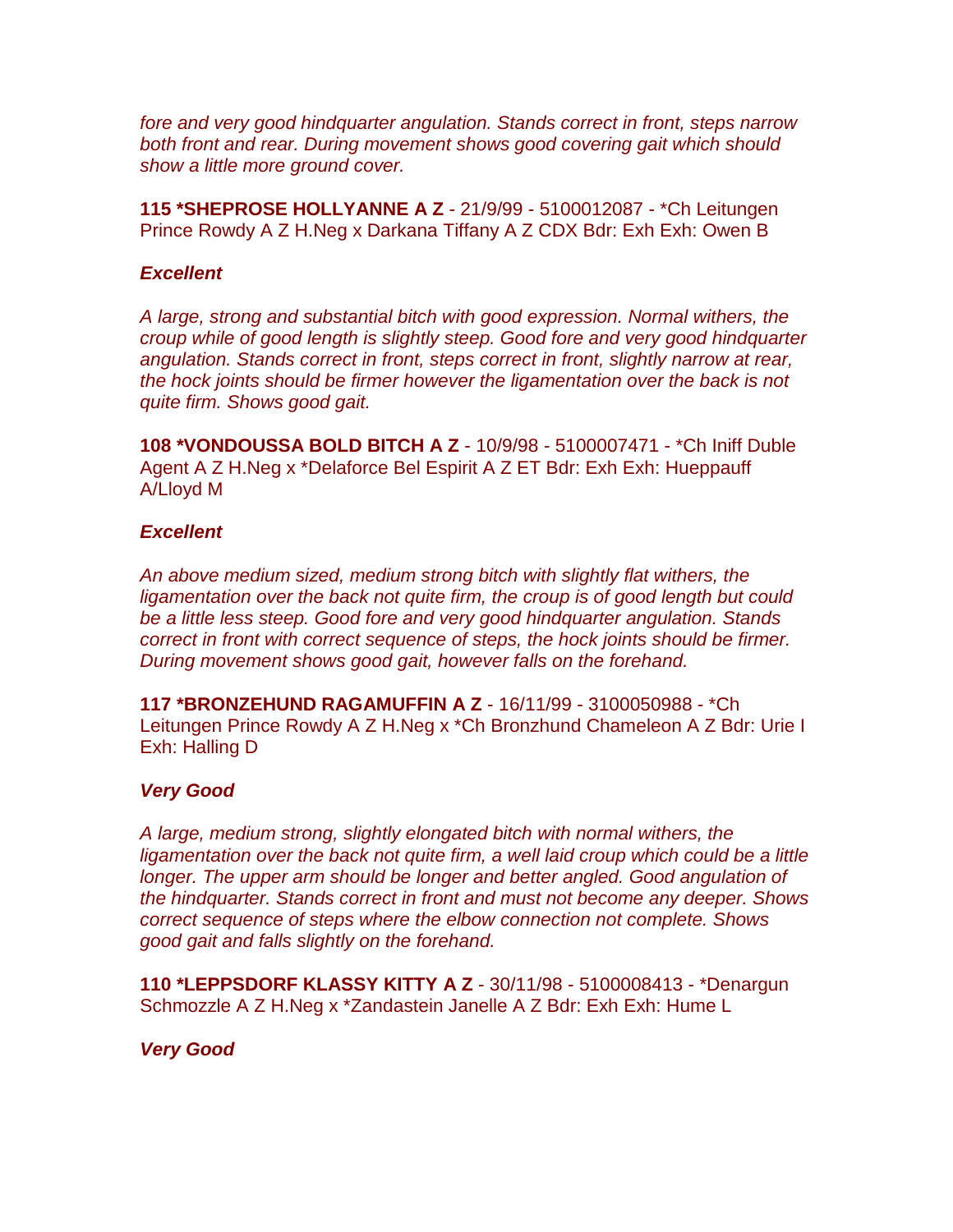*A large, strong, very elongated bitch with flat withers, loose ligamentation over the back and short croup. The upper arm should be longer and better angled, very good hindquarter angulation. Stands wide in front and the elbow connection is not complete. Steps wide in front and narrow at rear and shows still good gaithowever should show a little more ground cover.*

**112 \*ASTASIA ZOLA A Z** - 1/3/99 - 4100035969 - \*Astasia Kansas A Z H.Neg x \*Ch Astasia Lola A Z Bdr: Hersant B Exh: Cooke I & M

#### *Very Good*

*A bitch of maximum size, strong and substantial with flat withers, the ligamentation over the back should be firmer, the croup is short and steep. Good fore and very good hindquarter angulation. Stands correct in front, steps correct in front narrow at rear with loose hock joints. Shows good gait.*

## **CHALLENGE BITCH**

\*CH.DENARGUN MOZ ON YOU A Z

## **RESERVE CHALLENGE BITCH**

\*SAGENHAFT WAR CRY A Z

## **BABY PUPPY DOG**

**4 KAZKIRI CREEDENCE** - 16/1/02 - 3100091434 - \*Kazkiri Shaquille A Z H.Neg x \*Hilltop Vroni A Z Bdr: Exh Exh: Symes N *Very Promising*

**7 ARRISTAR HOT GOSSIP** - 6/2/02 - 3100091740 - \*Iccara Livin Lavida Loca A Z H.Neg x \*Ch Arristar Echo Beach A Z Bdr: Exh Exh: Urie J *Very Promising*

**1 BODECKA INSTERGATOR** - 10/12/01 - 3100089539 - \*Spellbinda High N Mighty A Z x \*Bodecka Bolly A Z CD Bdr: Exh Exh: Joseph J *Very Promising*

**2 SHALEEDY MOODY BLUES** - 13/1/02 - 3100091618 - \*Leishjaclyn Zpartacus A Z H.Neg x \*Shleedy Zulu Maiden A Z Bdr: Exh Exh: Moody F *Very Promising*

**5 ZANDRAC SAURON** - 18/1/02 - 3100090526 - \*Ch Denargun Browned Off A Z H.Neg x \*Legionaire Saturn Sheets A Z Bdr: Exh Exh: Jones R & A *Very Promising*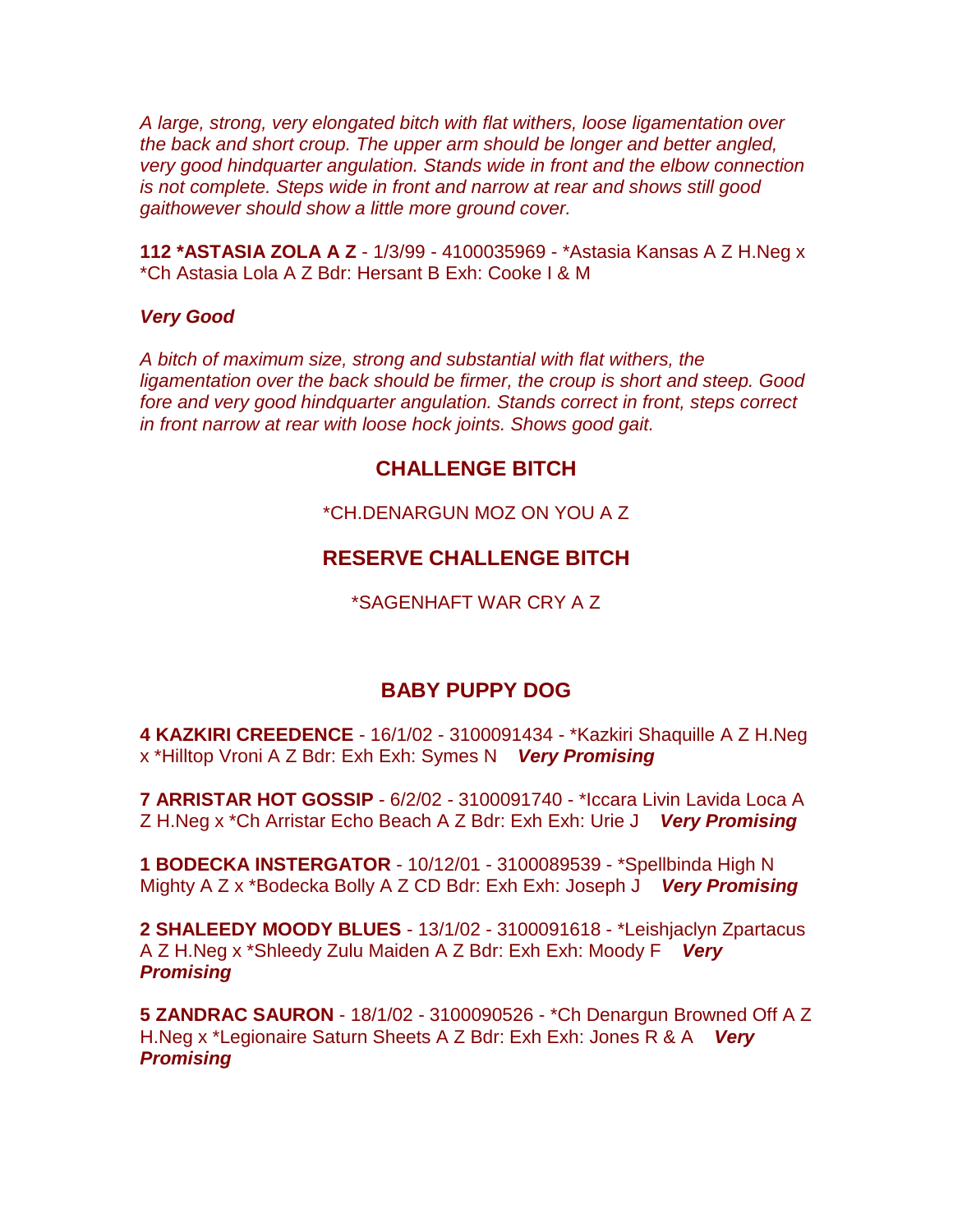**8 JANNIRE ARAGORN** - 1/3/02 - 3100092537 - \*Kazkiri Shaquille A Z H.Neg x Vanharely Jewel O Fire A Z Bdr: Robinson A Exh: Robinson A/Symes N *Very Promising*

**6 NATCHEZ BLADE RUNNER** - 22/1/02 - 5100022818 - \*Natchez Vampire Slayer A Z H.Neg x \*Newedge Foreplay A Z Bdr: Exh Exh: Smith P *Promising*

## **MINOR PUPPY DOG**

**9 DELLARESS ARMAGEDON** - 6/10/01 - 3100085368 - \*Ch Leitungen Prince Rowdy A Z H.Neg x \*Allinka Rakish A Z Bdr: Exh Exh: Colenso J

#### *Very Promising*

*Double p1 upper left - Large, strong, substantial, well proportioned black and gold dog of very good type. Strong head, very good wither, firm back with well moulded croup, very good fore and hindquarter angulation where the upper arm should be slightly longer. Stands correct in front with clean straight bones, very good fore and underchest development for his age. Steps correct coming, steps slightly wide going where hocks and elbow should remain a little firmer. Very good ground covering movement.*

**11 ALIMANDA TITAN** - 5/11/01 - 5100022183 - \*Ch Leitungen Prince Rowdy A Z H.Neg x Alimanda Jaqpot A Z Bdr: Butterfield ED & J Exh: Atkinson RL

#### *Very Promising*

*Medium strong, substantial, well proportioned black and gold dog of very good type. Strong, masculine head for his age. Good wither, firm back where the croup could be just slightly longer. Good forequarter angulation, where the upper arm could be slightly longer, very good hindquarter angulation. Stands correct in front. Steps slightly wide going, correct coming, where the elbows and hocks should remain a little firmer. Very good ground covering movement.*

**15 DENARGUN DIDGERIDOO** - 5/11/01 - 3100090395 - \*Ch Denargun Browned Off A Z H.Neg x \*Denargun Centenary A Z Bdr: Exh Exh: Ballantyne K

#### *Very Promising*

*Just medium strong, richly pigmented, very well proportioned dog of very good type, praiseworthy is his height to depth ratio. Very good head and expression with very good eye colour, right ear tilts inwards. High wither, firm back, slightly steep croup. Good forequarter angulation, where the upper arm should be slightly better laid. Very good hindquarter angulation. Stands correct in front with clean straight bones, steps correct going and correct coming where the elbows*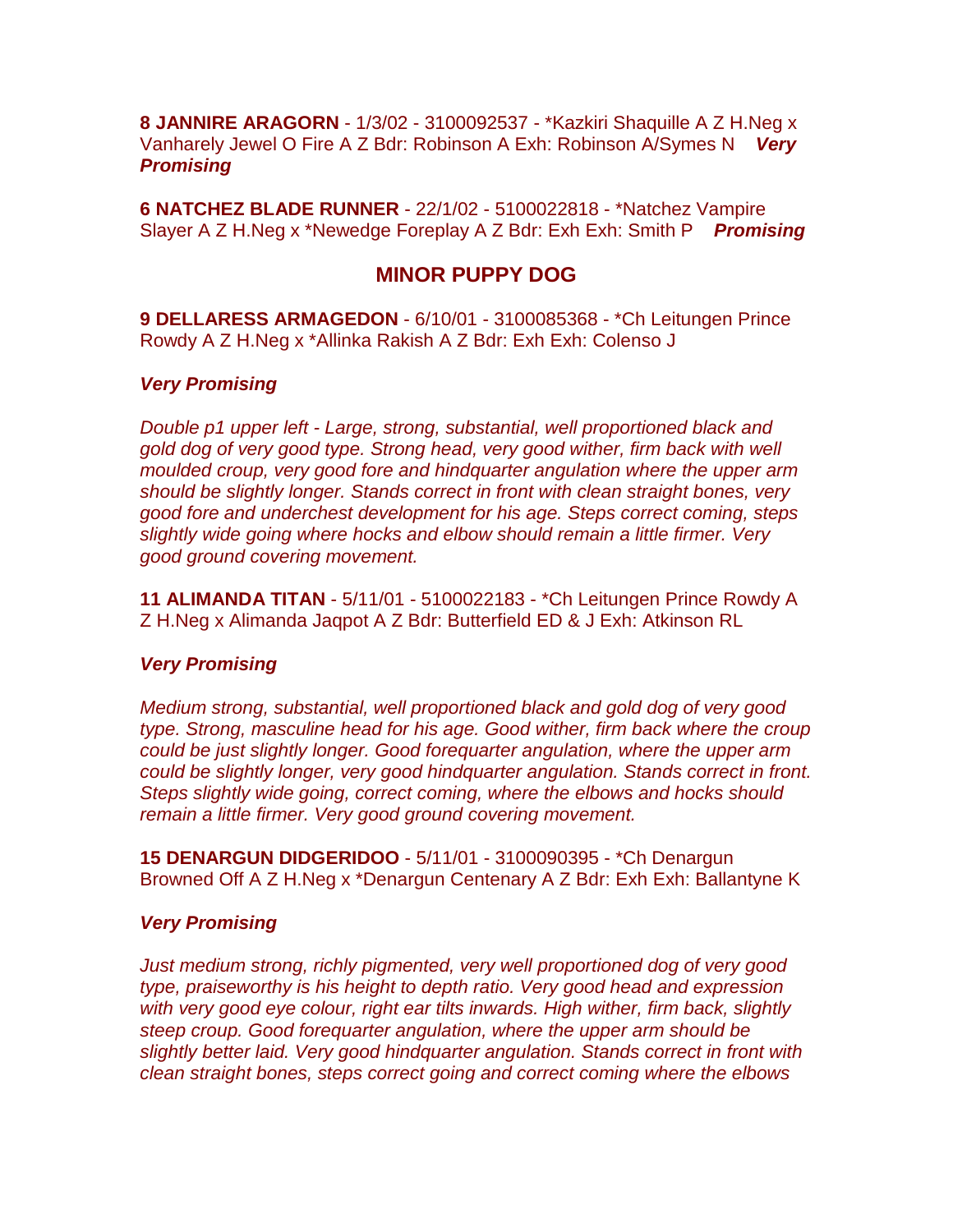*should remain a little firmer. Very good ground covering gait where the overall firmness is convincing.*

**14 BRUANGIE VILKSON** - 29/11/01 - 5100021893 - \*Rhosyn Kriskross A Z H.Neg x \*Bruangie Hearts Desire A Z Bdr: Corlett V & K Exh: Collins SJ & C/Corlett V & K

## *Very Promising*

*Medium strong, well proportioned black and gold dog of very good type, good head and expression where the left ear is still infirm. Good wither, firm back and good croup. Very good forequarter angulation, where the upper arm could be slightly longer, very good hindquarter angulation. Stands correct in front. Steps correct going and coming, where the elbows should remain firmer. Powerful far reaching movement with correct sequence of steps.*

**10 DENARGUN RHIDGY DIDGE** - 5/11/01 - 3100090394 - \*Ch Denargun Browned Off A Z H.Neg x \*Denargun Centenary A Z Bdr: Exh Exh: Ballantyne K

#### *Promising*

*Just medium strong, richly pigmented well proportioned black and gold dog of very good type. Good head and expression, where the ear set could be a little better set and should remain a little firmer. Good wither, firm back and good croup. Good fore and very good hind quarter angulation. Stands correct in front with good height to depth ratio. Steps correct going and coming where the elbows should remain a little firmer. Good ground covering movement, where the reach and drive should be a little more effective.*

**13 REGALSHEP LIONHART** - 12/11/01 - 5100022157 - \*Rhosyn Kriskross A Z H.Neg x \*Regalshep Emmylou A Z Bdr: Exh Exh: Mayne D

## *Promising*

*Medium strong, well proportioned dog of very good type. Good head and expression, where the eye colour should be a little darker. Very good wither, firm*  back and a well moulded croup. Very good forequarter angulation, where the *upper arm should be slightly better laid, very good hindquarter angulation. Stands with right foot turned out. Steps correct going with good firmness of hocks, moves not quite correct in front where the elbows should remain a little firmer. Good ground covering movement.*

**12 KAHREN BO DIDDLEY** - 11/11/01 - 5100022274 - \*Orrinshir Ginger Beer A Z H.Neg x Tairnbacher Jackie O A Z Bdr: Exh Exh: Frischke R

## *Promising*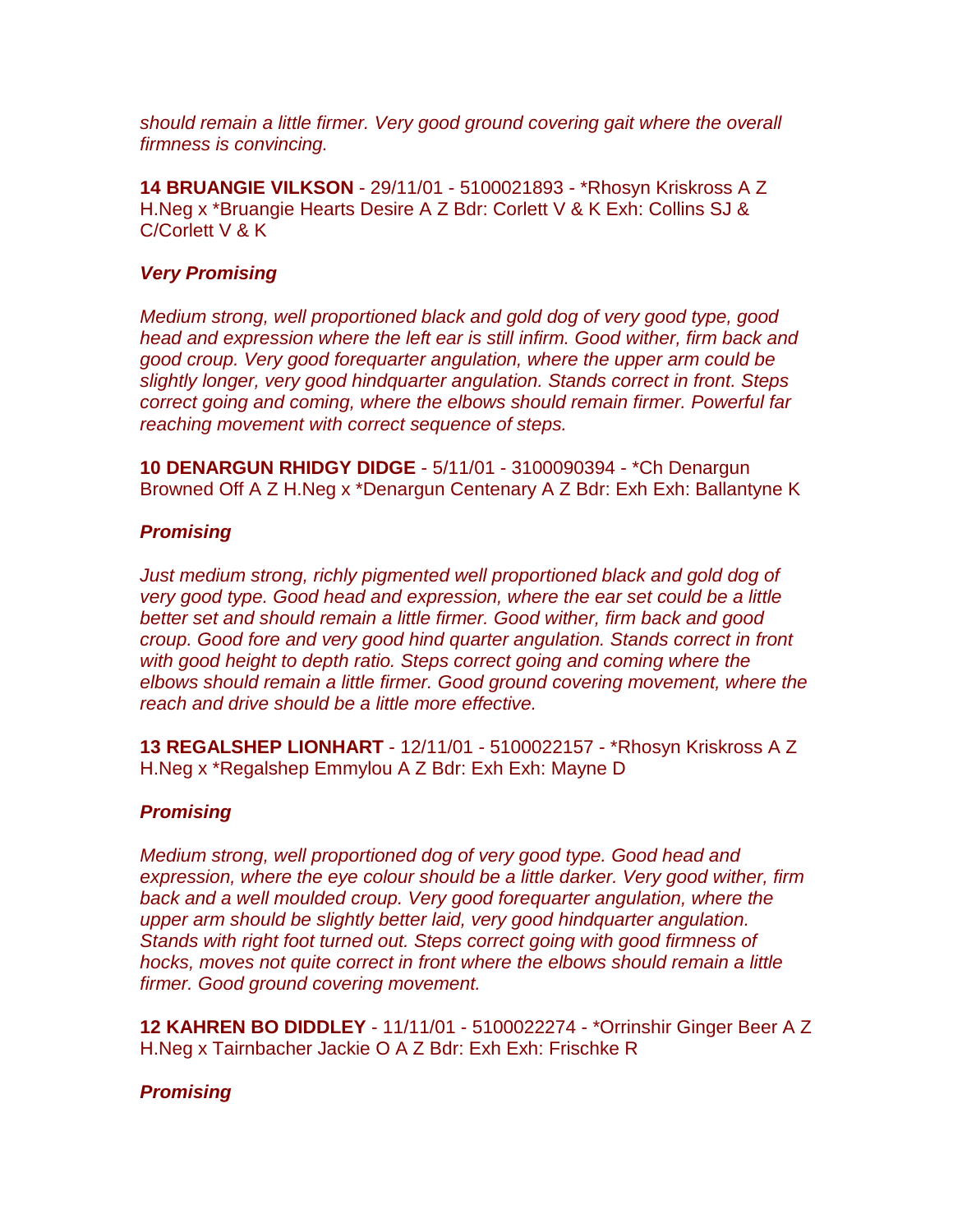*Medium strong, substantial, slightly elongated dog of very good type. Very good head, and expression, where the eye colour should be a little darker. Good wither, firm back, slightly steep croup. Good forequarter angulation, where the upper arm should be a little better laid, very good hindquarter angulation. Stands correct in front, steps correct going and coming, where the elbows should remain a little firmer. Good ground covering movement where the back should remain a little firmer.*

# **PUPPY DOG**

**16 ADELORA WHISPERING JACK** - 5/8/01 - 2100121662 - \*Troy vd Noriswand a Z H.Neg (Imp Gmy) x \*Ch Siegerheims Brigitte A Z Bdr: Neddermeyer H & J/Strachan L & J Exh: Hume L/Corlett V & K/Flynn P & K

## *Very Promising*

*Very large, strong, substantial, robust black and gold male of very good type and proportions. Strong masculine head, good expression marred by the light eye. High wither, firm back, croup of good lay, which could be slightly better angled. Very good fore and hindquarter angulations. Very good fore and underchest development. Stands correct in front, steps sightly wide going, and correct coming. Very good ground covering movement where the topline should remain a little firmer. Presented in slightly heavy condition today.*

**17 REGALSHEP LEANARDO** - 12/11/01 - 5100022156 - \*Rhosyn Kriskross A Z H.Neg x \*Regalshep Emmylou A Z Bdr: Exh Exh: Mayne D

## *Very Promising*

*Medium strong, well pigmented well proportioned black and gold dog of very good type. Very good head and expression with medium eye colour. Very good wither, firm back and a well moulded croup. Very good forequarter angulation, where the upper arm should be sightly longer, very good hindquarter angulation. Stands correct in front, steps correct coming and going where the elbows should remain a little firmer. Very good ground covering movement, falls slightly on the forehand.*

# **JUNIOR DOG**

**20 ADELORA URANUS A Z** - 18/3/01 - 2100112553 - \*Ch Denargun Browned Off A Z H.Neg x \*Gretelheim Chelsea A Z Bdr: Neddermeyer H & J/Strachan L & J Exh: Savelsburg/Williams.

## *Very Good.*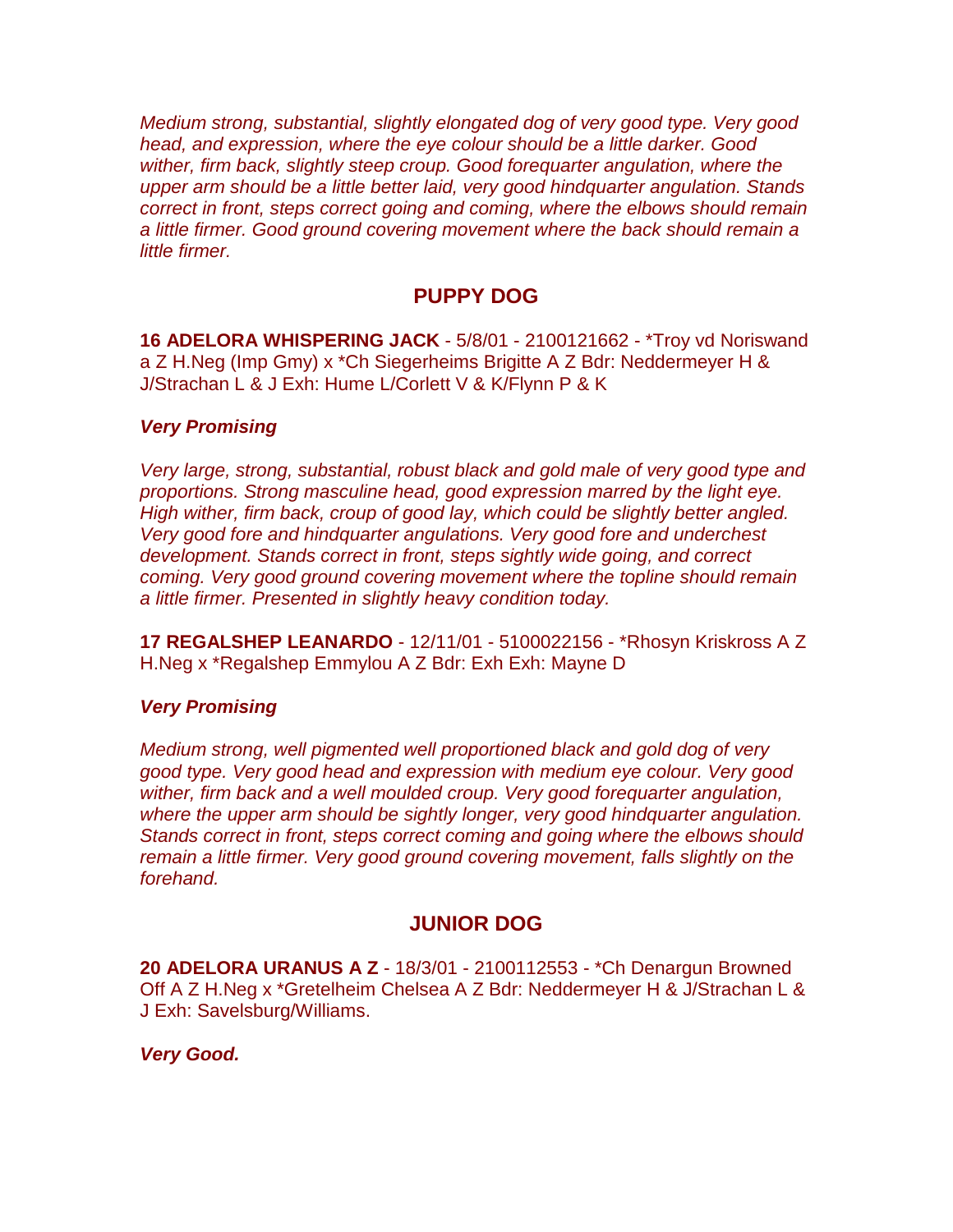*Medium size, medium strong, richly pigmented, well proportioned dog of very good type. Strong masculine head with desired eye colour. Normal wither, firm back, the croup is of good length, but could be slightly better laid. Very good forequarter angulation, where the upper arm could be better laid and very good hindquarter angulation. Good fore and slightly short underchest development. Stands correct in front. Steps correct going with good firmness of hocks. Correct coming, where the elbows should remain a little firmer. Very good ground covering movement where the ligamentation over the topline is convincing.*

**18 KRONIKA BAD BOLL A Z H.Neg** - 11/2/01 - 3100073446 - \*Xiro v patersweg a Z H.Neg (Imp Gmy) x \*Polkaobeneck Ossa Kossa A Z Bdr: Exh Exh: Bieniek T & T

## *Very Good.*

*Large, strong, substantial, well proportioned black and gold male of very good type. Very good head and expression with medium eye colour, praiseworthy set*  and placement of ears with very good ear leather. Good wither, firm back, well *moulded croup. Very good forequarter angulation, where the upper arm should be slightly better laid, very good hindquarter angulation. Stands correct in front with clean straight bones. Steps slightly wide going with good firmness of hocks, correct coming where the elbows should remain a little firmer. Very good far reaching movement with very good sequence of steps in movement. The overall ligamentation of the back should be more convincing.*

**22 SANJESSA JONALT LOMU** - 30/5/01 - 3100080057 - \*Troy vd Noriswand a Z H.Neg (Imp Gmy) x \*Kronica Arni A Z Bdr: Exh Exh: Shaw T & P/Mase S & S

## *Very Good.*

*Above medium size, medium strong, substantial, well proportioned, well pigmented black and gold dog of very good type. Strong, masculine head with praiseworthy planes of skull and foreface, very good strength of upper and lower jaw. High wither, firm back and croup of good lay, but slightly short. Very good fore and hindquarter angulations, with good fore and underchest development for his age. Stands correct in front with clean straight bones. Steps correct going and coming with good firmness of hocks and elbows for his age. Very good ground covering movement. This dog does not present in movement what he promises in stance.*

**19 HAGENSTOLZ EL EGO A Z H.Neg** - 24/2/01 - 3100074825 - \*Troy vd Noriswand a Z H.Neg (Imp Gmy) x \*Hagenstolz Horoscope A Z Bdr: Pettenhofer A/Taylor A Exh: Delucia J & J/Pettenhofer A/Taylor A

## *Very Good.*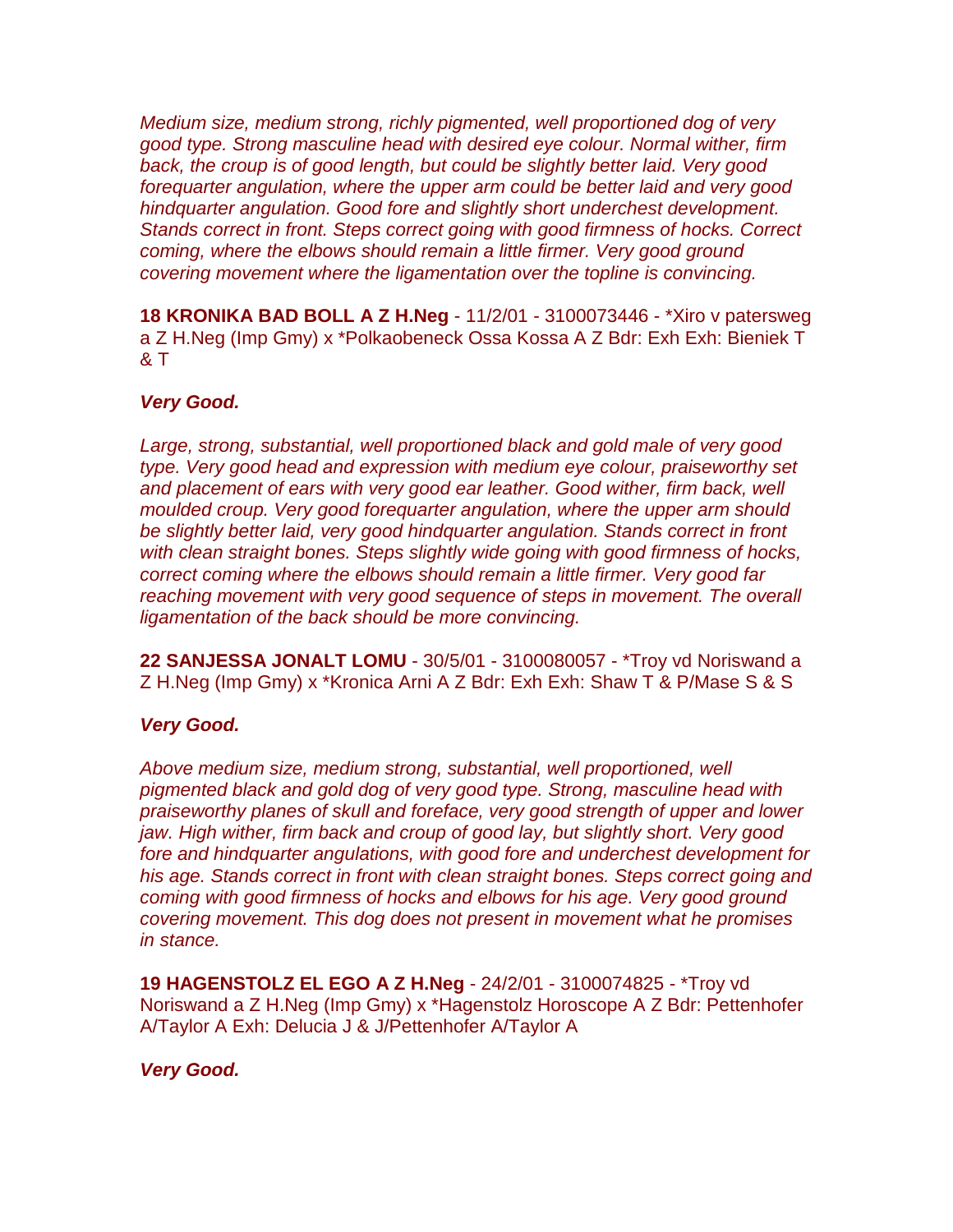Well above medium size, medium strong, slightly elongated black and gold dog *of very good type. Very good masculine head and expression, with medium eye colour. Very good wither, firm back, the croup should be slightly longer and better*  laid. Very good forequarter angulation, where the upper arm should be slightly *better laid, very good hindquarter angulation. Very good fore and underchest development for his age. Stands correct in front with clean straight bones. Steps slightly wide going and correct coming where the elbows should remain a little firmer. Very good ground covering movement, where the drive should be a little more effective.*

**21 RHOSYN SHOWMAN** - 26/5/01 - 5100019954 - \*Ch Leitungen Prince Rowdy A Z H.Neg x \*Rhosyn Ashanti A Z Bdr: Collins SJ & C Exh: Karasaridis J

#### *Very Good.*

*Well above medium size, strong, substantial harmoniously constructed dog of very good type. Very good head, where the eye colour should be darker and ideally the under jaw should be slightly stronger. Very good wither, firm back, croup is of good lay but should be slightly longer. Very good fore and hindquarter angulation. Stands correct in front, steps correct going where the hocks should remain a little firmer, correct coming where the elbows should remain a little firmer. Very good ground covering movement, presented in good coat condition.*

**28 TARDEL BLACK DOUGLAS A Z** - 7/4/01 - 3100075822 - \*Xiro v patersweg a Z H.Neg (Imp Gmy) x \*Inga vd Waterkant a Z (Imp Gmy) Bdr: Exh Exh: Dyer R & L

#### *Very Good.*

*Broken lower left canine - Well above medium size, medium strong, black and gold dog of very good type. Very good head and expression with medium eye colour. Normal wither, firm back, the croup is of good lay but just slightly short. Good forequarter angulation, where the lay of shoulder could be better angled, and very good hindquarter angulation. Good fore and slightly short underchest development. Stands correct in front. Steps correct going with good firmness of hocks and coming, where the elbows should remain a little firmer. Very good ground covering movement where the overall firmness is convincing.*

## **INTERMEDIATE DOG**

**26 \*RHOSYN QUEST FOR POWER A Z** - 7/10/00 - 5100016996 - \*Rhosyn Kriskross A Z H.Neg x \*Rhosyn Chicago Hope A Z Bdr: Collins SJ & C Exh: Whelan P & Z/Collins SJ & C.

#### *Very Good*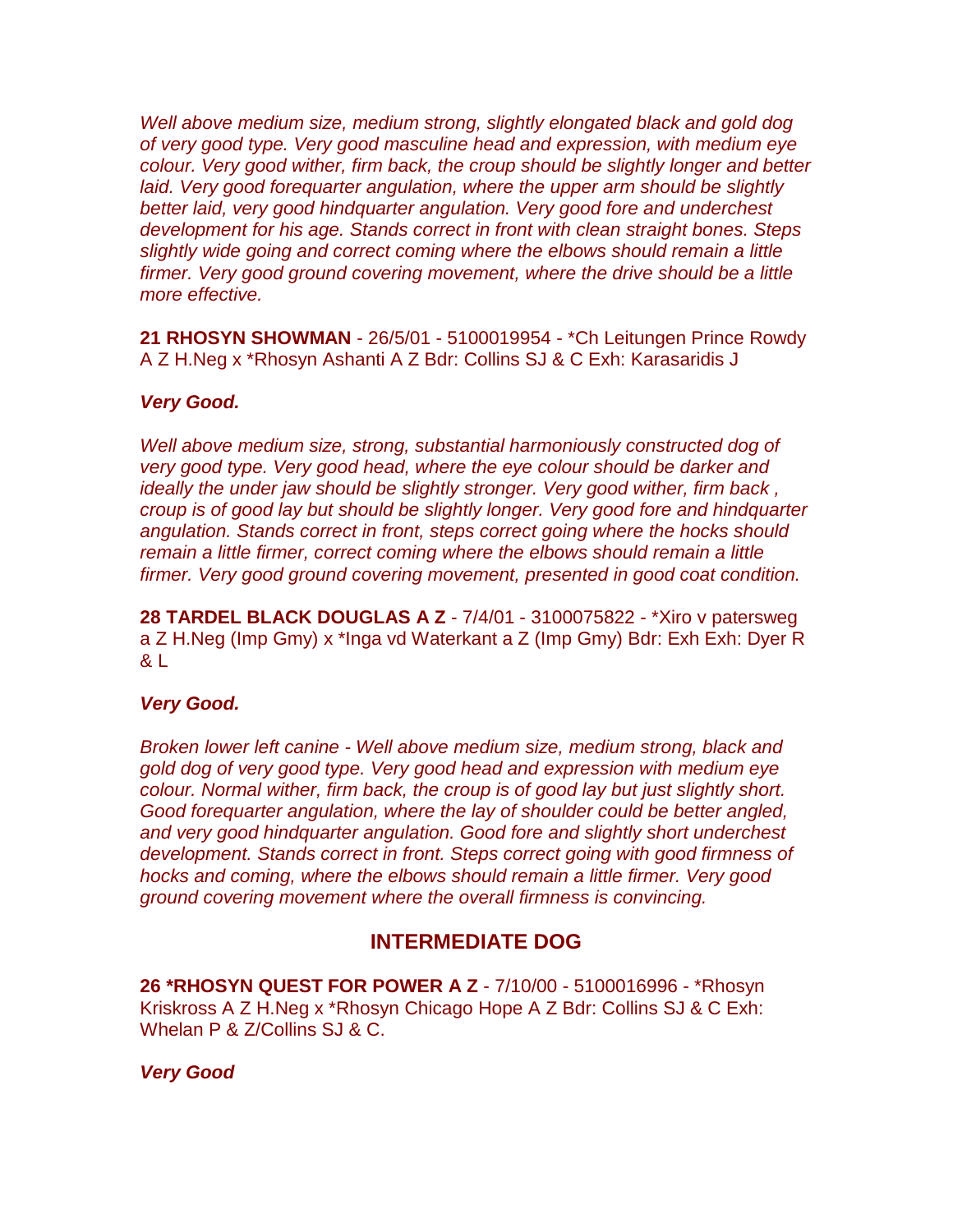*Above medium size, strong, substantial, well pigmented, black and gold, harmoniously constructed male of very good type. Strong masculine head with desired eye colour, praiseworthy is the masking of the head and the size, set and placement of the ears. High wither, firm back, the croup is of good lay but could be just slightly longer. Very good fore and hindquarter angulation, stands correct in front. In stance impresses with his overall harmony. Moves correct going and coming, elbows could be firmer. Has dynamic powerful far reaching movement during which exhibits correct top and underline and the overall firmness of ligamentation is convincing.*

27 LASSLAND STORM TROOPER A Z - 11/10/00 - 3100071754 - \*Ch Iwan v Lechtal a Z H.Neg (Imp Gmy) x \*Lassland Thunda Storm A Bdr: Gardner C & L Exh: McPherson A & A.

## *Very Good*

*Above medium size, medium strong, slightly elongated black and gold dog of very good type. Very good head and expression with good eye colour. Very good wither, firm back and a good croup. Very good fore and hind quarter angulation. Good fore and slightly short underchest development. Stands correct in front. Steps correct going with good firmness of hocks, and correct coming, where the elbows should remain just a little bit firmer. Presents with dynamic, powerful, far reaching movement.*

25 \*ARKAHLA GONZO A Z - 20/8/00 - 5100016460 - \*Ch Arkahla Astrodome A Z H.Neg CD ET x \*Arkahla Foreffsake A Z Bdr: Exh Exh: O'Loughlin W & J.

#### *Very Good*

*Above medium size, strong, substantial, harmoniously constructed dog of very good type. Very good head and expression with medium eye colour. Very good wither, firm back and good croup. Very good fore and hindquarter angulation. Stands correct in front. Steps correct going with good firmness of hocks, correct coming, where the elbows should remain a little firmer. Very good ground covering movement.*

23 \*TAURORN JAZZMAN A Z - 4/6/00 - 5100016638 - \*Ch Arkahla Astrodome A Z H.Neg CD ET x \*Delaforce Cool Runnings A Z Bdr: Wellman G Exh: Fielder B.

#### *Very Good*

*Above medium size, medium strong, substantial, slightly elongated dog of very good type. Very good head and expression with medium eye colour. Good wither, firm back, croup could be longer and better laid. Good forequarter angulation, where the upper arm should be slightly longer, very good hindquarter*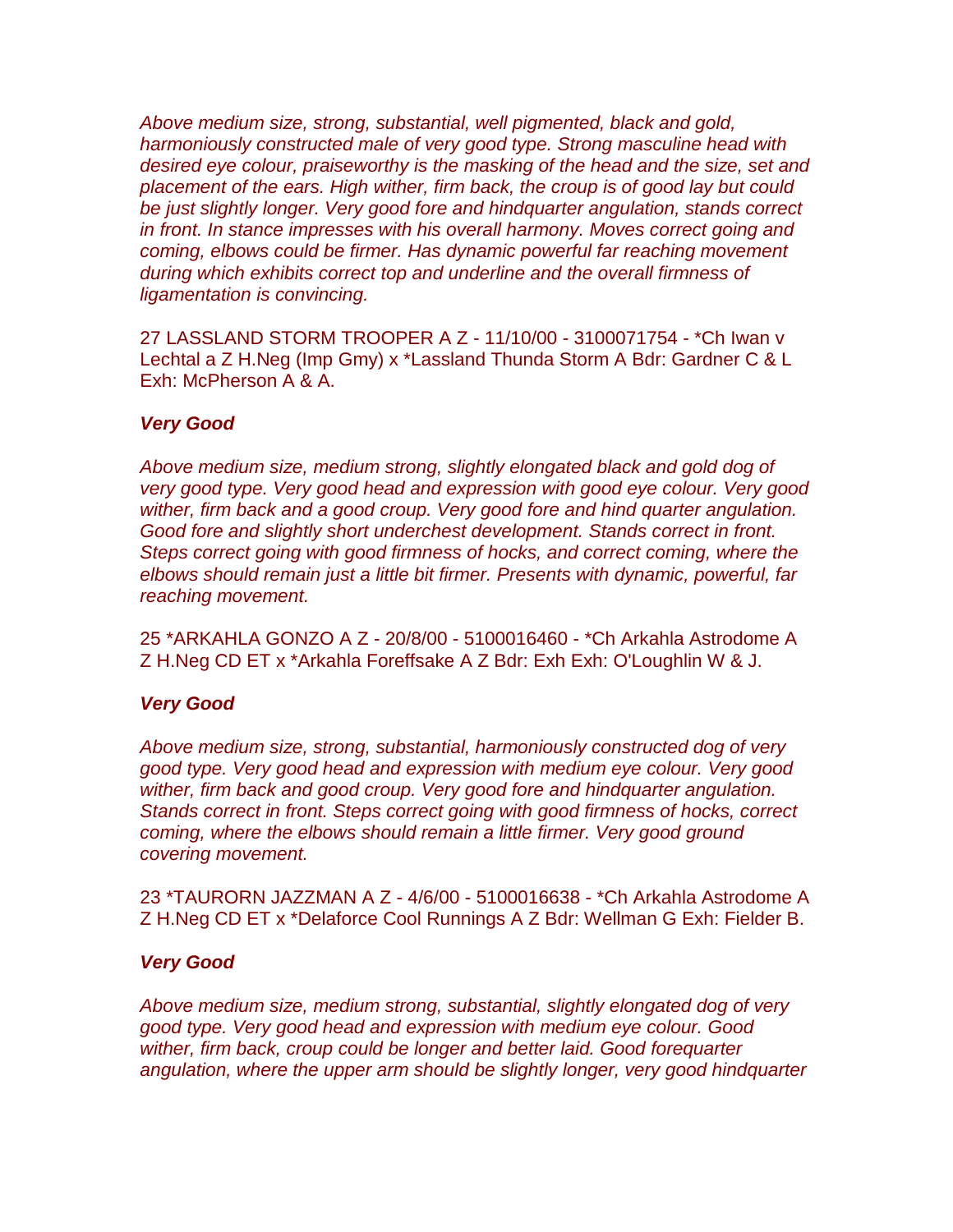*angulation. Stands correct in front. Steps correct going and coming, where the elbows should remain firmer. Very good ground covering movement.*

24 SHALEEDY JUSTA LEGEND A Z H.Neg - 16/6/00 - 3100062641 - \*Turnberry Stands Alone A Z x \*Shaleedy Zulu Maiden A Z Bdr: Moody F Exh: Osborne C.

#### *Very Good*

*Above medium size, strong, substantial, harmoniously constructed dog of very good type. Strong, masculine head with medium eye colour. Normal wither, firm back, a croup of good lay but could be slightly longer. Good forequarter angulation, where the lay of shoulder should be better and very good hindquarter angulation. Good fore and slightly short underchest development. Stands correct in front with open front feet. Steps slightly cow hock going, correct coming where the hocks and elbows should remain firmer. Very good ground covering movement.*

## **OPEN DOG**

**29 \*CH.LEITUNGEN PRINCE ROWDY A Z H.Neg** - 14/6/97 - 2100008734 - \*Ch Iwan v Lechtal a Z H.Neg (Imp Gmy) x \*Leitungen Maria A Z Bdr: Lines T Exh: Lines T & D/Shaw T & P.

#### *Excellent*

*Above medium size, very strong, substantial, masculine, harmoniously constructed dog of very good type. Very strong, masculine head with correct ear placement and medium eye colour. High wither, firm back and a well moulded croup. Very good fore and hindquarter angulation with pronounced fore and underchest development. In stance presents with very much type and harmony. Steps correct going and coming, where the elbows should remain a little firmer. Powerful, dynamic far reaching movement maintaining a correct topline.*

**34 \*ZANDRAC PERFECT CRIME A Z H.Neg** - 23/11/98 - 3100032530 - \*Ch Iwan v Lechtal a Z H.Neg (Imp Gmy) x \*Legionaire Saturn Sheets A Z Bdr: Exh Exh: Jones R & A.

## *Excellent*

*Above medium size, medium strong, masculine, very well pigmented dog of very good type and proportions. Strong, masculine head with desired eye colour. High wither, firm back and a well moulded croup. Very good forequarter angulation, where the upper arm should be slightly better laid, very good hindquarter angulation. Stands correct in front. Very good height to depth ratio. Very good fore and underchest development. Steps correct going and coming where the*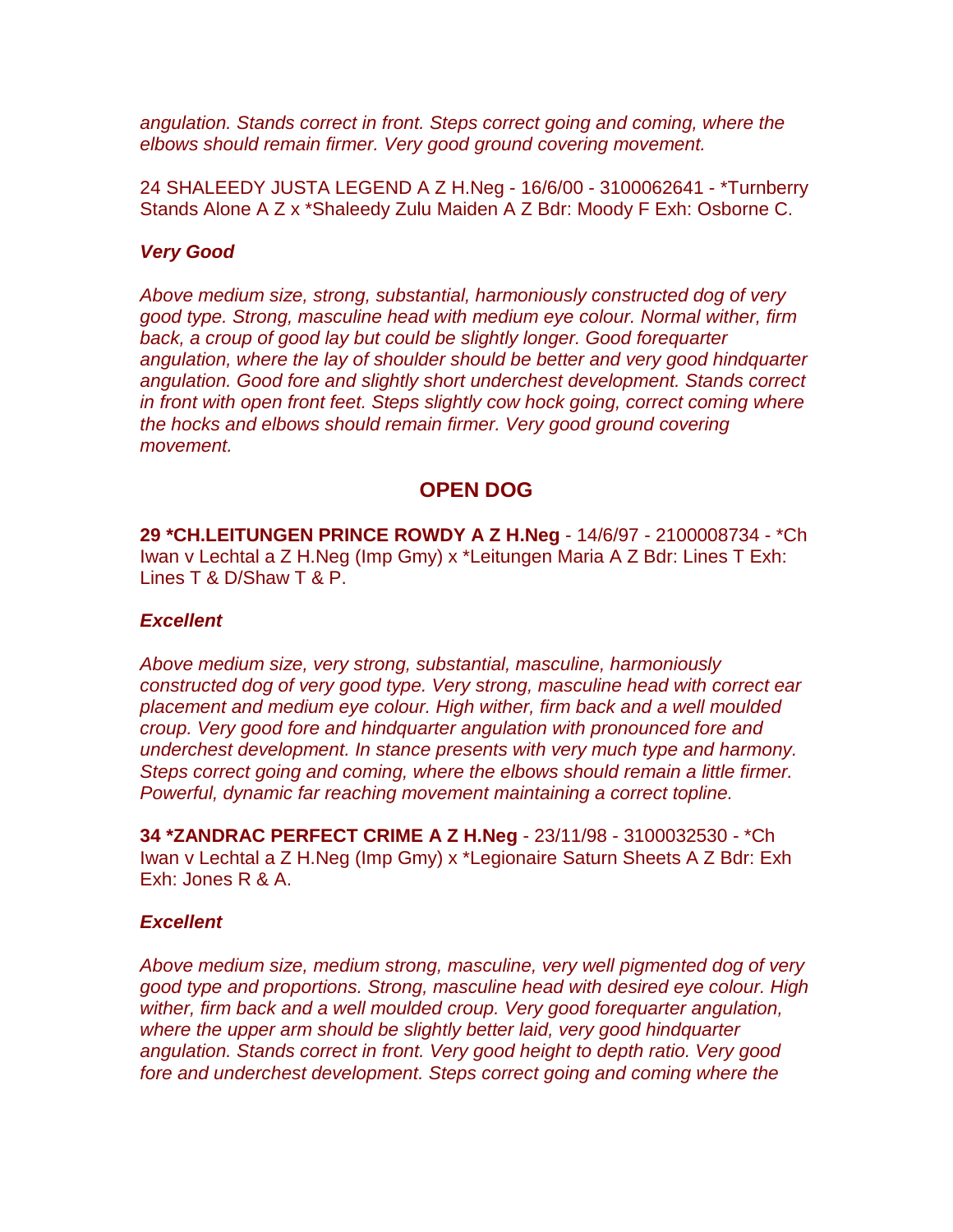*hocks and elbows should remain a little firmer. Powerful, dynamic far reaching movement and the firmness over the topline is convincing.*

**37 \*BODECKA GRANDSLAM A Z H.Neg** - 30/8/99 - 3100046079 - \*Ch Iwan v Lechtal a Z H.Neg (Imp Gmy) x \*Bodecka Bolly A Z CD Bdr: Exh Exh: Joseph J.

#### *Excellent*

*Well above medium size, medium strong, substantial , well pigmented, black and gold dog of very good type and proportions. Very good masculine head with praiseworthy masking. Very good wither, firm back and the croup could be of slightly better laid. Very good forequarter angulation, where the upper arm could be slightly better laid and very good hindquarter angulation. Stands correct in front with good height to depth ratio. Steps correct going and coming, where the elbows should remain firmer. Powerful ,dynamic, far reaching movement where the overall ligamentation is convincing.*

**39 \*VONPETA QUESTOR A Z H.Neg** - 26/10/99 - 5100012653 - \*Ch Iwan v Lechtal a Z H.Neg (Imp Gmy) x \*Ch Vonpeta Eva A Z Bdr: Damarell PN & Pike JE Exh: Yardley P & I.

#### *Excellent*

*Large, strong, harmoniously constructed, well pigmented sable dog of very good type and proportions. Strong, masculine head with desired dark eye. High wither, firm back, the croup is of good lay but could be slightly longer. Very good forequarter angulation, where the upper arm could be slightly better laid and very good hindquarter angulation. Stands correct in front with clean straight bones. Pronounced fore and underchest development. Steps slightly narrow going and correct coming where the elbows should remain firmer. Very good ground covering movement.*

**31 \*STOBAR PEETE A Z H.Neg** - 12/10/97 - 3100016052 - \*Stobar Benni A Z x \*Stobar Zandra A Z Bdr: Exh Exh: Auwema H & CE.

#### *Excellent*

*Well above medium size, strong and substantial, well proportioned dog of very good type. Strong, masculine head, medium eye colour. Very good wither, firm back, croup is of good lay but should be slightly longer. Very good fore and hindquarter angulation. Stands correct in front, ideally this dog should be a little stronger in pigmentation. Pronounced fore and underchest development. Steps correct going and coming where the elbows should remain a little firmer. Very good ground covering movement.*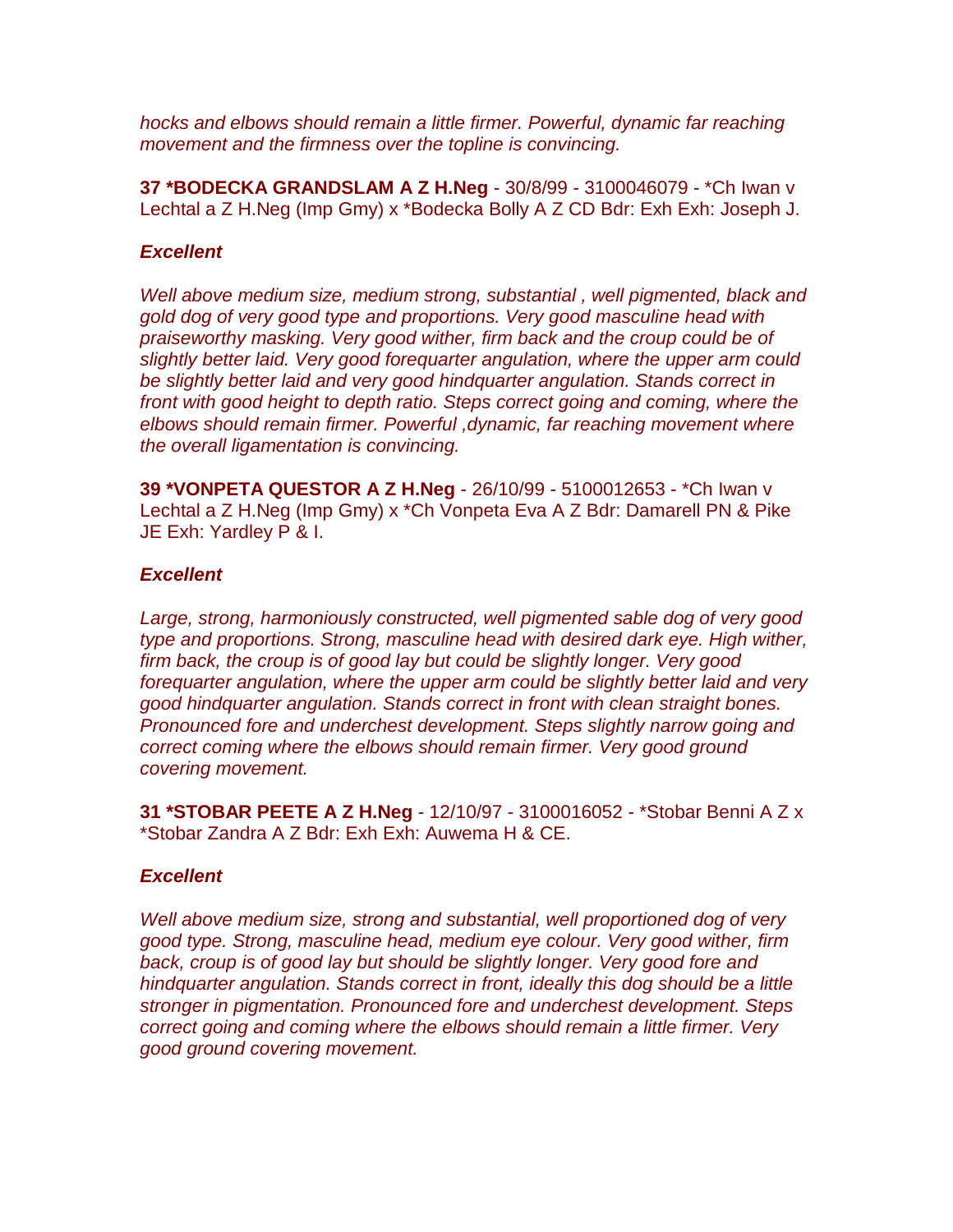**38 \*SPELLBINDA HIGH N MIGHTY A Z H.Neg** - 13/10/99 - 3100048536 - \*Stobar Peete A Z H.Neg x \*Ch Bronacre Ramoth A Z Bdr: Exh Exh: Adams A.

## *Excellent*

*Large, strong, harmoniously constructed dog of very good type. Strong, masculine head with good eye colour. Very good wither, firm back and good croup. Very good forequarter angulation, where the upper arm could be slightly longer, and very good hindquarter angulation. Stands correct in front with pronounced fore and underchest development. Steps correct going and coming where the hocks and elbows should remain firmer. Very good ground covering movement where the overall ligamentation is convincing.*

**42 \*LEBERHINE IJAZ A Z H.Neg** - 6/4/00 - 5100014919 - \*Mutz von Schuttingerweg a Z (Imp Gmy) x \*Lindanvale Ritzi (Imp UK) Bdr: Garvican H & C Exh: Evans R.

#### *Excellent*

*Above medium size, medium strong, very well pigmented black and gold dog of very good type and proportions. Strong, masculine head with desired eye colour*  and very good strength of upper and lower jaw. Good wither, firm back and well *moulded croup. Very good fore and hindquarter angulation where the upper arm should be slightly better laid. Steps correct going with good hocks and coming, where the elbows should remain a little firmer. Powerful, dynamic, far reaching movement, where the overall ligamentation is convincing.*

**33 \*AMBALA RONALD BELFORD A Z H.Neg** - 13/11/97 - 2100019518 - \*Ambala Ricochet A Z H.Neg x \*Dorsten Merrry Fox A Bdr: Stokes M & F Exh: Rumsey V.

## *Excellent*

*Above medium size, medium strong, very well pigmented dog of very good type and proportions. Good wither, firm back, the croup could be slightly longer and better laid. Very good forequarter angulation, where the upper arm should be slightly better laid, and very good hindquarter angulation. Very good fore and underchest development. Stands correct in front. Steps correct going, with good firmness of hocks and correct coming, where the elbows should remain a little firmer. Very good ground covering movement.*

**36 \*NATCHEZ VAMPIRE SLAYER A Z H.Neg** - 25/8/99 - 5100011974 - \*Ch Leitungen Prince Rowdy A Z H.Neg x \*Arkahla Dressed to Kill A Z Bdr: Exh Exh: Smith P.

## *Very Good*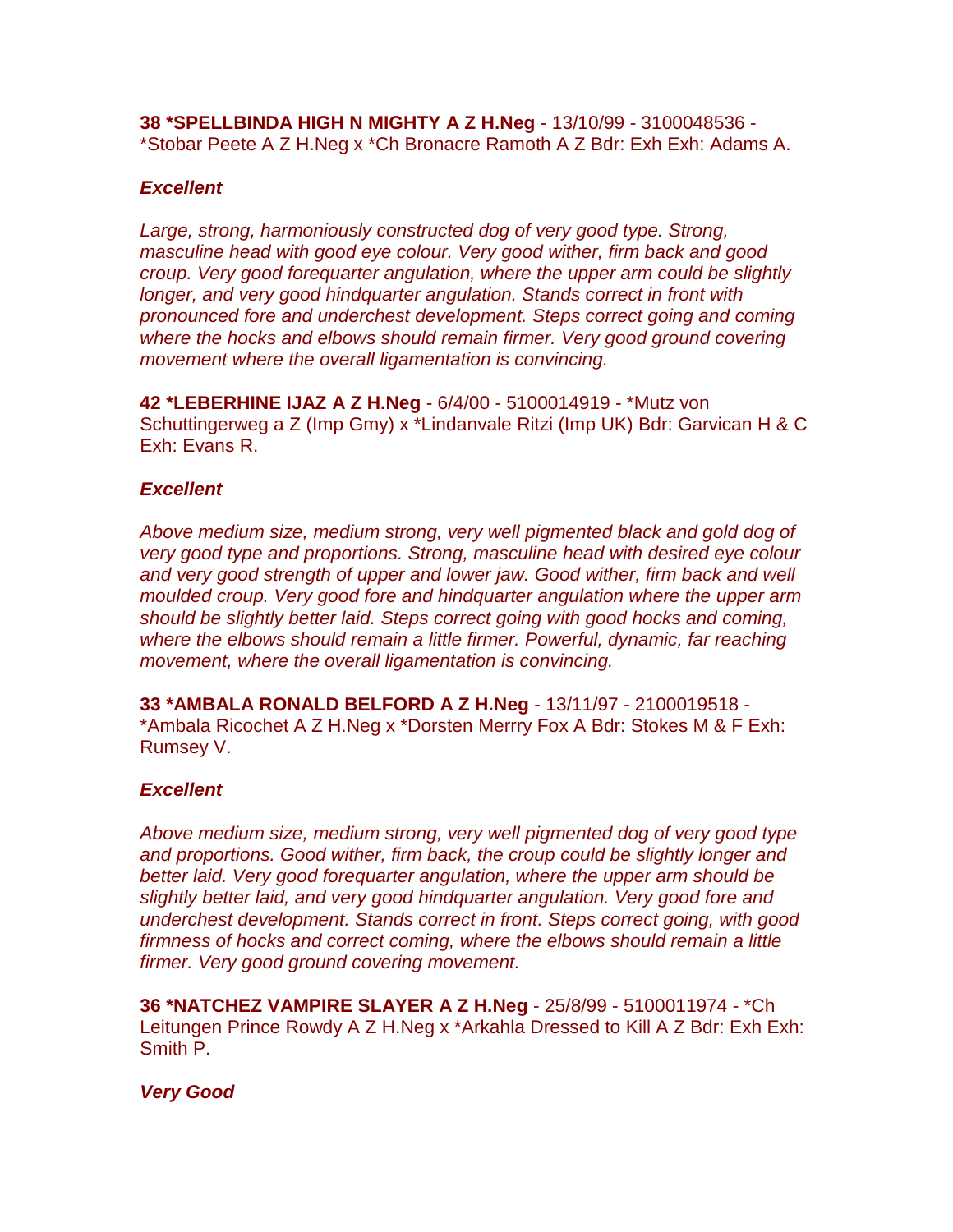*Well above medium size, strong, substantial slightly elongated dog of very good type. Very good head and expression with medium eye colour. Good wither, firm*  back, and a good croup. Good forequarter, where the upper arm should be better *laid and very good hindquarter angulation. Stands correct in front. Pronounced fore and underchest development. This dog should not become and deeper. Steps correct going and coming where the elbows should remain a little firmer. Very good ground covering movement where in movement the back should remain a little firmer.*

**41 \*BRUANGIE PHONEX RISING A Z H.Neg** - 21/1/00 - 5100014423 - \*Ch Denargun Browned Off A Z H.Neg x \*Bruangie Hearts Desire A Z Bdr: Exh Exh: Corlett K & V.

## *Very Good*

*Well above medium size, medium strong, harmoniously constructed dog of very good type. Very good head and expression with very good eye colour. Good wither, slight nick behind, firm back, the croup should be slightly longer. Steps correct going and coming, where the hocks and elbows should remain firmer. Very good ground covering movement.*

# **CHALLENGE DOG**

\*CH.LEITUNGEN PRINCE ROWDY A Z H.Neg

# **RESERVE CHALLENGE DOG**

\*RHOSYN QUEST FOR POWER A Z

# **OBEDIENCE TRIAL**

*I would like to thank the GSDC of SA for the appointment to judge at this trial. To my two stewards, Alice and Christa, thank you and to the Trial Manager, Jeff Hartshorne who did a great job. I would also like to thank the people who worked collating the results and provided me with a superb marked catalogue at the days end. To the competitors, thank you for your entires and providing me with some very nice working German Shepherds.*

# **UTILITY DOG**

None Entered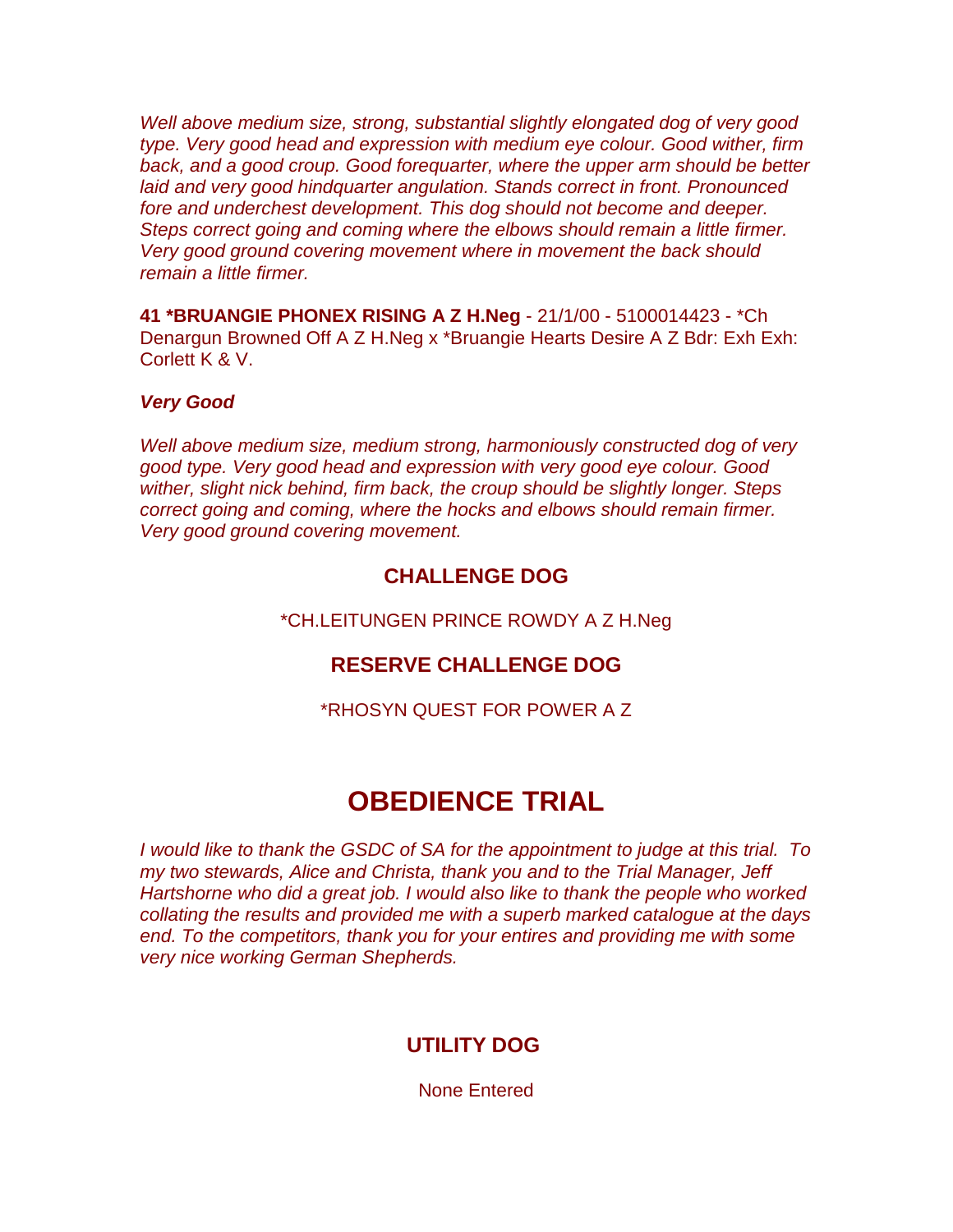# **UTILITY BITCH**

## **Cat No. 151 OC Iniff Street Credit AD SCORE: 187 (1ST)**

*This dog's seek back was very good with only minor points lost due to mouthing. Both send-aways were excellent. In the scent discrimination exercise, dog performed very well in all parts. In the signal exercise, dog moved two feet at the final part. A very good speak on command exercise. Group exercises - full points awarded.*

## **Cat No. 150 OC, TC Bronzehund Delectable E.T. SCORE: 133 NQ**

*Commenced with a very good seek back exercise. Both send-away exercises excellent at a good speed. Non-qualified at the scent discrimination exercise by retrieving wrong articles, the metal being her favourite today! In the signal exercise, very good heelwork - dog unfortunately failed to down from the signal given at a distance. The dog in the glove retrieve exercise retrieved the correct glove. In the group exercises, full marks awarded.*

## **OPEN DOG**

## **Cat No. 152 Iniff Excalbur CDX SCORE : 193 (1st)**

*Very good heelwork, full points for stand for examination. A brilliant drop on recall. The retrieve dumbbell exercises were both very good. Full points awarded for the broad jump. Sit/Down stays full marks.*

#### **Cat No. 154 \*Allinka Ultimatum A Z HNeg CD SCORE: 174 (2nd)**

*Most points lost in the heel free; dog occasionally going to wrong side of handler and occasional guidance by the handler in the figure 8. Full marks for the stand for examination. A good drop in the recall and the flip finish executed correctly. A crooked front in the retrieve dumbbell on the flat, with 2 points lost. A re-throw was necessary with the retrieve over the obstacle incurring a minor deduction. With the broad jump, the dog jumped crooked, finished but failed to sit on the finish, given a substantial deduction. Sit/Down stays both correct.*

#### **Cat No. 153 Adelora Orion CDX ET SCORE: 155 NQ**

*In the heelwork lost points for working wide. Full points for the examination. Unfortunately this dog non-qualified by failing to drop on recall. Minor points lost in the retrieve exercises for crooked fronts, a slow finish/crooked finish. At the broad jump the dog jumped slightly crooked. Sit/Down stays full points given.*

# **OPEN BITCH**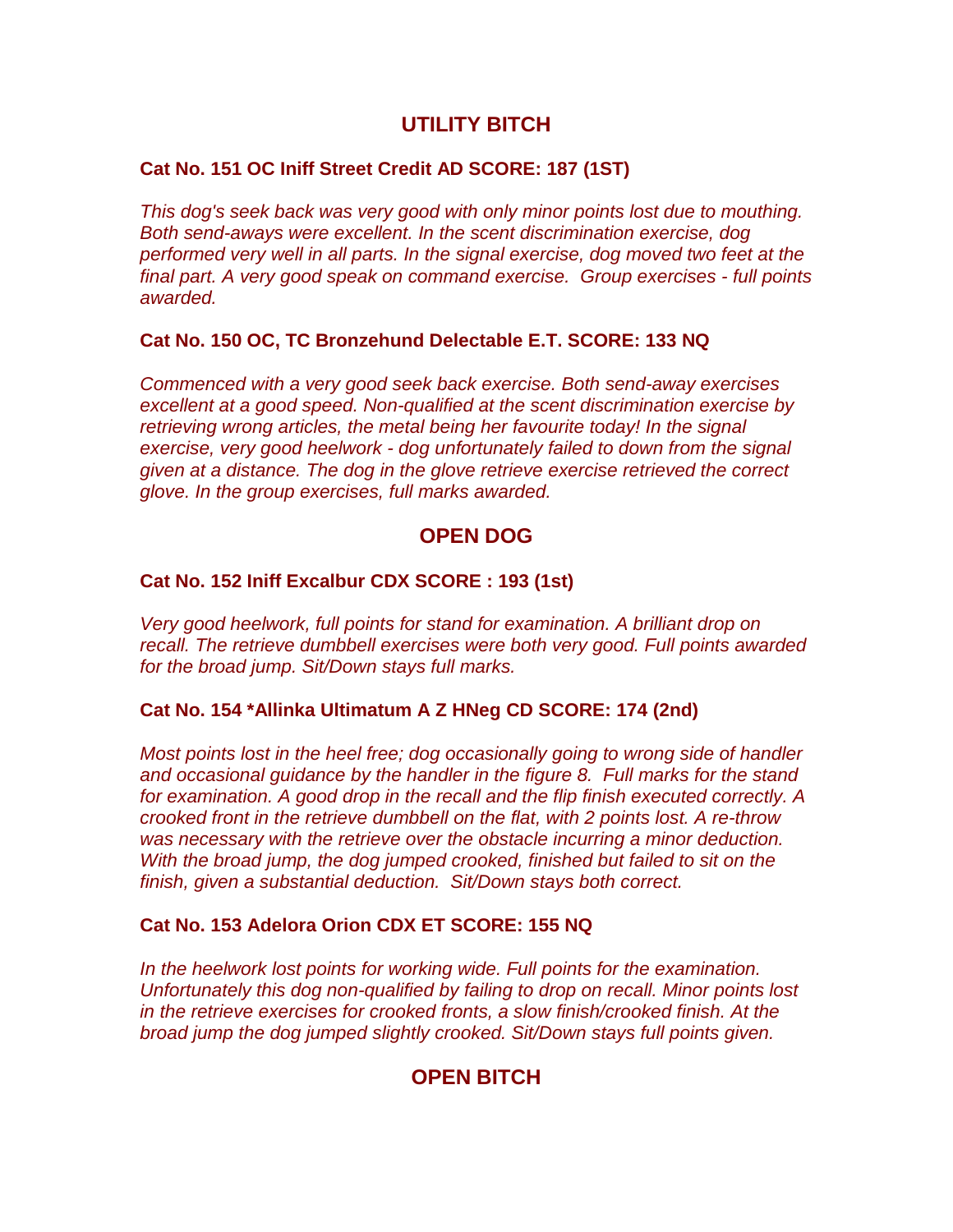## **Cat No. 155 OC, TC Bronzehund Delectable E.T. SCORE: 186 (1ST)**

*Some excellent heelwork and full points for the stand for examination. In the drop on recall, handler extended the "come signal" and dog finished crooked. In the retrieve on the flat exercise, only minor points lost, however, I would like to see more enthusiasm from the dog. The retrieve over the obstacle was good with only a crooked finish. In the broad jump, the dog did not jump quite straight, only minor points lost. Full points for sit/down stays.*

# **NOVICE DOG**

## **Cat No. 156 Taurorn Jazzman AZ CD ET SCORE: 180 (1ST)**

*Heel on lead - only minor points for occasionally bumping dog. Full points for the examination. In the heel free, again occasionally bumping and inattention from the dog before entering the figure 8. The stand stay received full marks. A very nice recall, however, substantial points had to be deducted for handler failing to leave distinct pause between the dogs name and the command to come. Solid stays - full points awarded.*

## **Cat No. 157 Cougar SCORE: 120 NQ**

*This dog performed some steady heelwork, however, most points lost for missed positions. The dog broke position in the stand for examination and non-qualified. In the heel free, the dog lost considerable points for missed positions. The stand stay was fine. The dog performed the recall well, only receiving minor point deductions for a crooked front and finish. Sit Stay - full points, but broke the down stay. .*

# **NOVICE BITCH**

## **Cat No. 161 Rovene Gambler's Corah SCORE: 186 (1ST)**

*The handler in the heel on lead lost points for the dog through handler errors and the dog missed a drop. The dog moved 2 feet in the examination. The heel free was excellent. The stand stay given full marks. A very fast recall, fast finish with only 2 points lost for a crooked front. Stays - full points.*

## **Cat No. 162 \*Gretelheim Fanta AZ ET SCORE: 174 (2ND)**

*In the heel on lead, dog lost points for poor stands, missed positions. Handler needs to work on left turns and try and be less nervous. The examination was no problem. Off lead work was better and no problem with stand stay. With the recall, minor points lost by dog sitting too far away from handler in front, otherwise, good. Stays were fine.*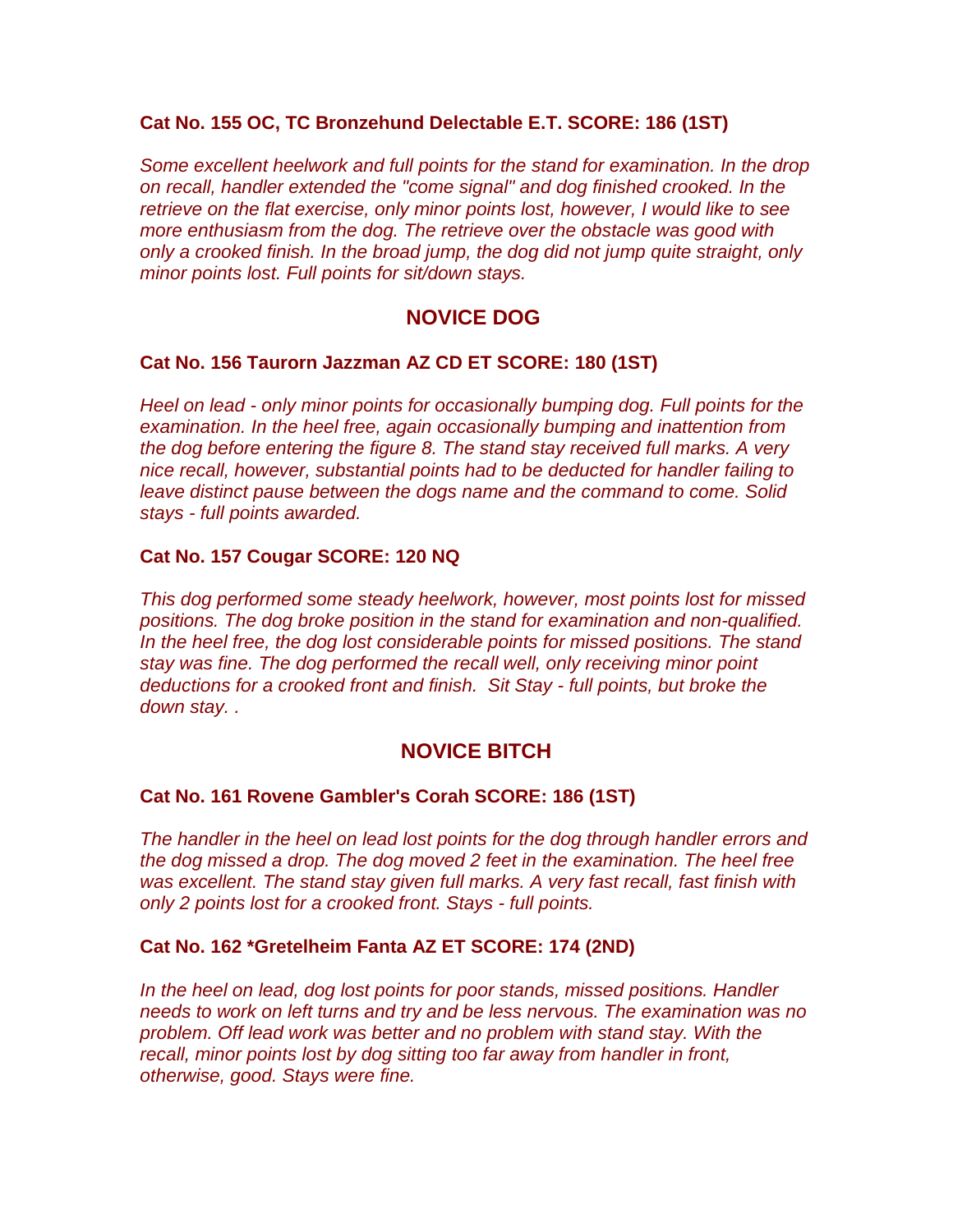#### **Cat No. 163 Adelora Tennessee AZ SCORE: 147 NQ**

*In the heel on lead, handler lost points for bumping the dog on left turns, otherwise, a good performance. Stand for examination received full marks. In the heel free exercise, the dog stopped off the peg and failed to come up to the handler when given a further heel command. In the stand stay, the dog stopped again off the peg, was another attempt and then performed the principal feature. A good recall, jumped up in the finish and slightly crooked. Solid stays, full marks.*

#### **Cat No. 160 Sagenhaft Sheer Majic AZ TD SCORE: 101 NQ**

*Heel on lead steady with points lost for missed positions and inattention. The examination received full points. In the heel free, this dog unfortunately missed all drops, lagged in the figure eight, then failed to accompany the handler around the figure at least twice. The stand stay received full points. A very nice recall with minor points deducted for a crooked finish. Handler withdrew before stay exercises.*

#### **Cat No. 158 \*Vondoussa Bold Bitch AZ SCORE: 87 NQ**

*On lead, dog worked reasonably well, lost points for heeling wide in figure 8. Full marks for stand for examination. In the heel free, dog was behind in the heel position on occasions, missed a drop and lagged and cut the figure eight once but received a qualifying score. The stand stay, no problem. In the recall, the dog received a zero score due to anticipating the handler's call. The dog broke both the sit and down stays as the handler was returning to her.*

# **IN SHOW AWARDS**

## **WINNER OF WINNERS**

#### **JUDGE MRS A RUMBLE**

**Cat No. 151 OC Iniff Street Credit AD(1st in Utility Bitch)** *A good, steady performance by this bitch and good handling, only a slow down and moved feet in the stand stay.*

#### **Cat No. 152 Iniff Excalbur CDX(1st Open Dog)**

*Excellent heelwork, in the recall, dog failed to sit on lead up, otherwise very nice. A lovely example of teamwork between handler and dog.*

#### **Cat No. 155 OC, TC Bronzehund Delectable E.T.(1st Open Bitch)**

*Excellent heelwork, a good recall - although pace was brisk, I would have liked to*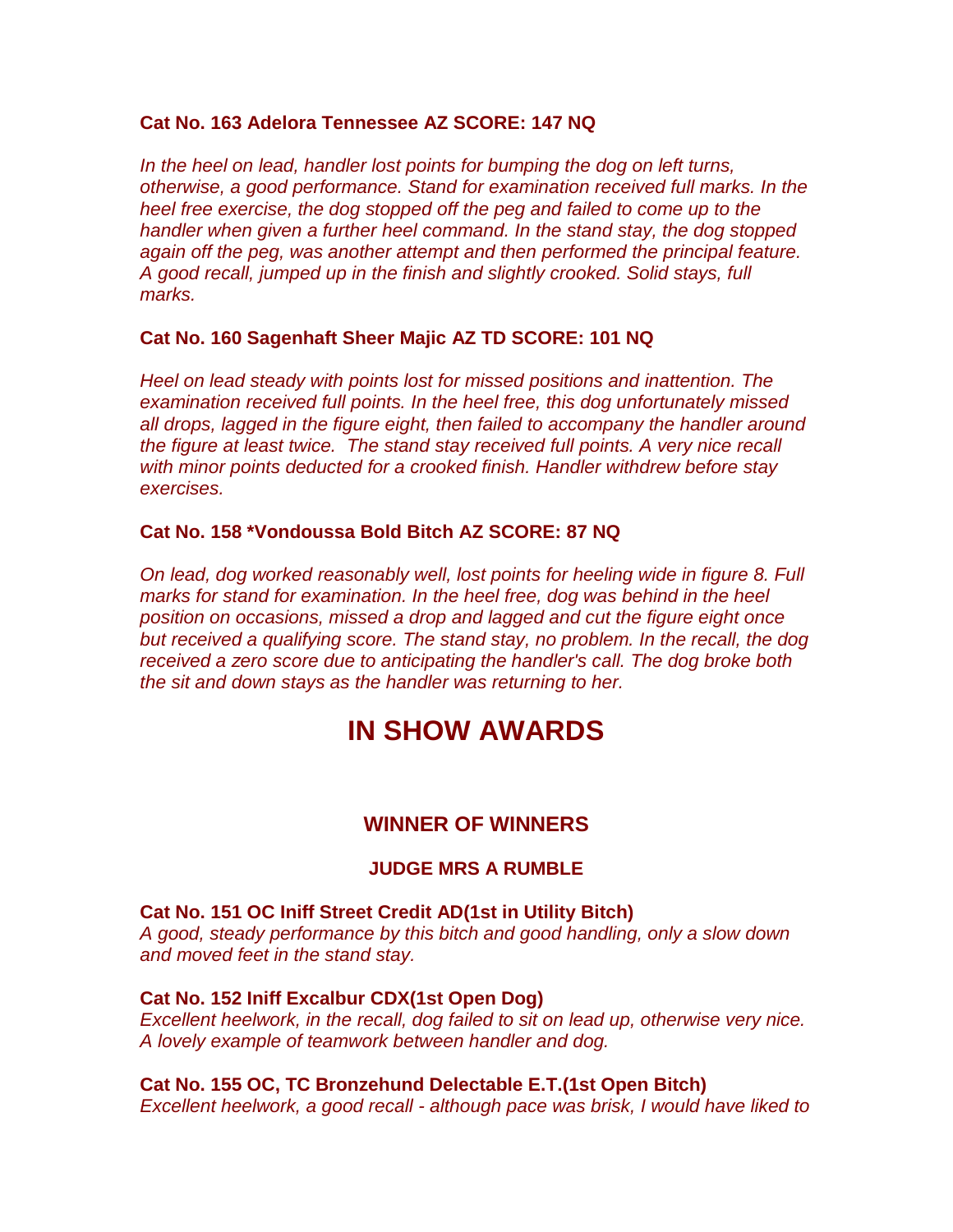*see her come in a little faster. A very nice working bitch and good team who won my Winner of Winners - congratulations.*

#### **Cat No. 156 Taurorn Jazzman AZ CD ET**

*In the heelwork, dog got a little distracted and then missed a sit. A very good recall. A very willing young novice dog and relaxed handler who make a good team.*

#### **Cat No. 161 Rovene Gambler's Corah**

*Dog lagged on the first part of heelwork but finished off with a nice recall with only a slightly crooked finish. Overall, this bitch worked very well, watching her handler. This young bitch appears at this stage to have a very promising future in obedience.*

#### *General Comments*

*I congratulate all class winners; I was very impressed with your performances in the Winner of Winner's ring. It was very pleasing to see such good teamwork between dogs and handlers, and overall, work of an excellent standard.*

# **DUAL PERFORMANCE TROPHY Donated by Delaforce & Vondussa Kennels**

\*TAURORN JAZZMAN A Z

## **BEST IN SHOW**

\*CH.LEITUNGEN PRINCE ROWDY A Z H.Neg

## **RUNNER UP IN SHOW**

\*CH.DENARGUN MOZ ON YOU A Z

## **BABY PUPPY IN SHOW**

KAZKIRI CREEDENCE

## **MINOR PUPPY IN SHOW**

VONDOUSSA FAITH NO MORE

# **PUPPY IN SHOW**

FUTASHAND BRONZIN BABE

# **JUNIOR IN SHOW**